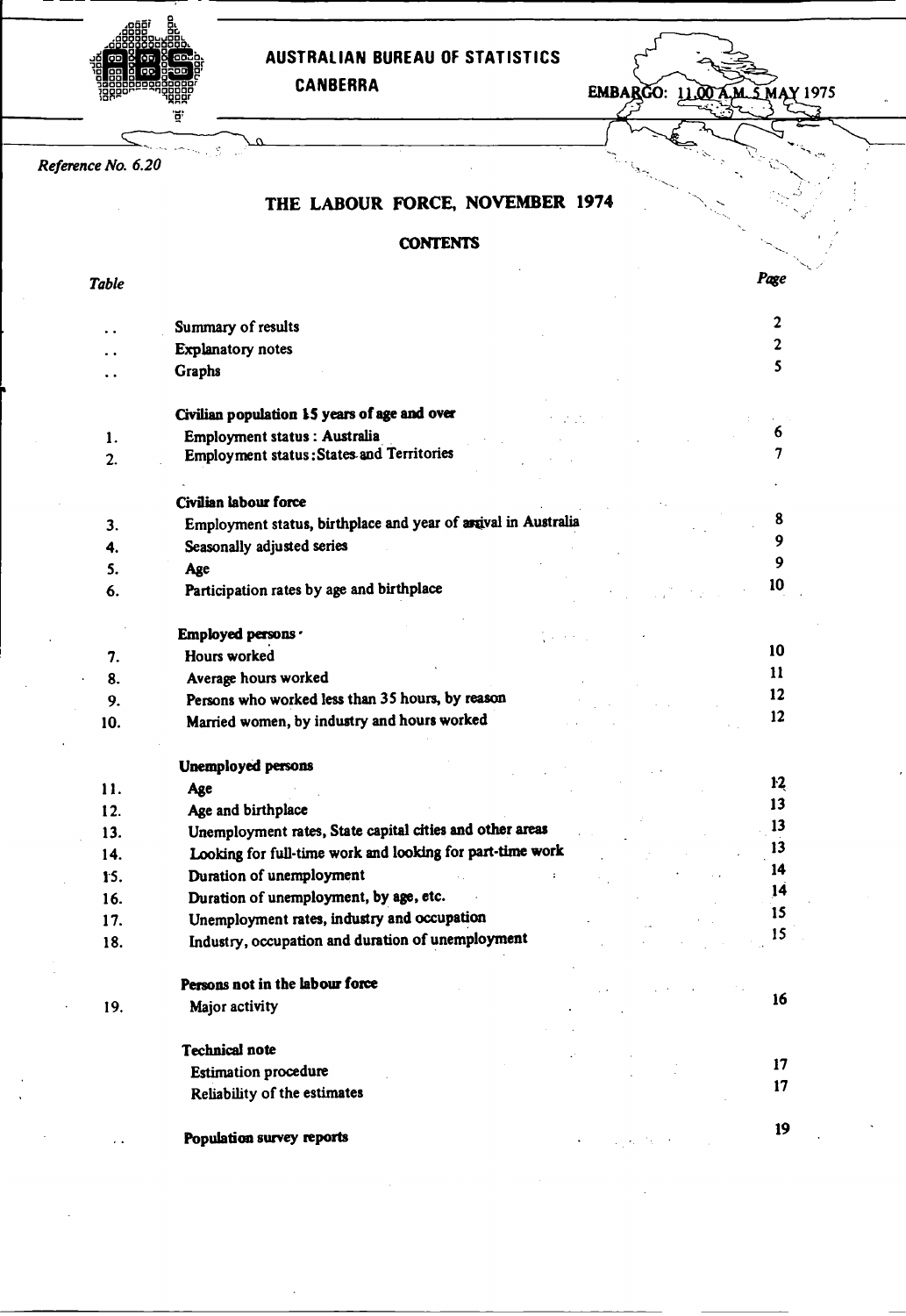# **SUMMARY OF RESULTS, NOVEMBER 1974 (a)**

|                             | <b>Males</b>         | <b>Females</b> | Persons |
|-----------------------------|----------------------|----------------|---------|
|                             | <b>NUMBER ('000)</b> |                |         |
| Civilian population aged 15 |                      |                |         |
| years and over              | 4,809.8              | 4,888.0        | 9,697.7 |
| Not in the labour force     | 898.9                | 2,826.6        | 3.725.5 |
| In the labour force         | 3,910.9              | 2,061.4        | 5,972.2 |
| Employed                    | 3,799.3              | 1,971.8        | 5,771.1 |
| In full-time jobs           | 3,651.9              | 1,346.1        | 4.998.0 |
| In part-time jobs           | 147.4                | 625.7          | 773.1   |
| Unemployed                  | 111.6                | 89.6           | 201.2   |
| Looking for full-time work  | 99.3                 | 68.6           | 167.9   |
| Looking for part-time work  | 12.3                 | 21.0           | 33.3    |
|                             | RATES (Per cent)     |                |         |
| Labour force participation  |                      |                |         |
| rate $(b)$                  | 81.3                 | 422            | 61.6    |
| Unemployment rate (c) -     |                      |                |         |
| Original                    | 2.9                  | 4.3            | 3.4     |
| Seasonally adjusted         | 2.8                  | 4.7            | 3.5     |
|                             |                      |                |         |

**(a) For a note on persons excluded see paragraph 5. Definitions of the categories of the population shown in the table are given on pages 2 and 3. (b) The labour force in each group as a percentage of the civilian population aged 15 years and over in the same group. (c) The unemployed in each group as a percentage of the civilian labour force in the same group.**

#### **EXPLANATORY NOTES**

### **Introduction**

This bulletin **contains estimates** of the civilian 'labour force derived from the results of the population survey, which is carried **out on a sample basis** throughout Australia in February, May, August and November each year.

2. A summary of results is published each quarter, in advance of this more detailed bulletin, in *The Labour Force : Preliminary Statement* (Reference No. 6.32).

3. Although emphasis in the survey is placed on the regular collection, each quarter, of data on the demographic and labour force characteristics of the population, supplementary surveys of particular aspects of the labour force or of other subjects are carried out from time to time. Statistics from supplementary surveys are published in mimeographed bulletins which are available free on request. (See page 19 of this bulletin for a list of titles.)

### **The population survey**

4. The survey **is based on** a **multi-stage area sample** of private **dwellings** (about 30,000 **houses, flats, etc.) and** non-private **dwellings** (hotels, **motels, etc.),** and **covers** about two-thirds of **one per** cent of the **population** of Australia. The information **is obtained** carefully chosen and specially trained interviewers. The **interviews are carried** out during a period of four weeks, so that there are four survey weeks in each of the months to which the survey relates. These four survey weeks are chosen so as to fall within the limits of the calendar month or with minimum encroachment into the adjacent months.

### Scope

5. The estimates **relate to all** persons aged fifteen **years and** over except members of the **permanent armed** forces and certain diplomatic personnel customarily excluded from census and estimated populations.

### Classification **of the labour force**

6. The labour force classification used in the surveys conforms closely to that recommended by the Eighth International Conference of Labour Statisticians, 1954. The labour force category to which a person is assigned depends on his actual activity (i.e. whether working, looking for work, etc.) during a specified week, known as *survey week,* which is the week immediately preceding that in which the interview takes place. The principal categories of the labour force appearing in the **tables** in this bulletin are defined in the following **paragraphs.**

7. The **labour force** comprises all persons who, during the survey week, were employed or unemployed as defined in paragraphs 8 and 9.

8. Employed **persons** comprise all those who, during the survey week,

- (a) did any work for pay, profit, commission or payment in kind, in a job or business, or on a farm (including employees, employers and self-employed persons), or
- (b) worked fifteen hours or more without pay in a family business (or farm), or
- (c) had. a job, business or farm, but were not at work because of illness, accident, leave, holiday, production hold-up due to bad weather, plant breakdown, etc., or because they were on strike.

A person who had a job but was temporarily laid off by his employer for the whole week without pay is excluded, and is classified in the tables as unemployed.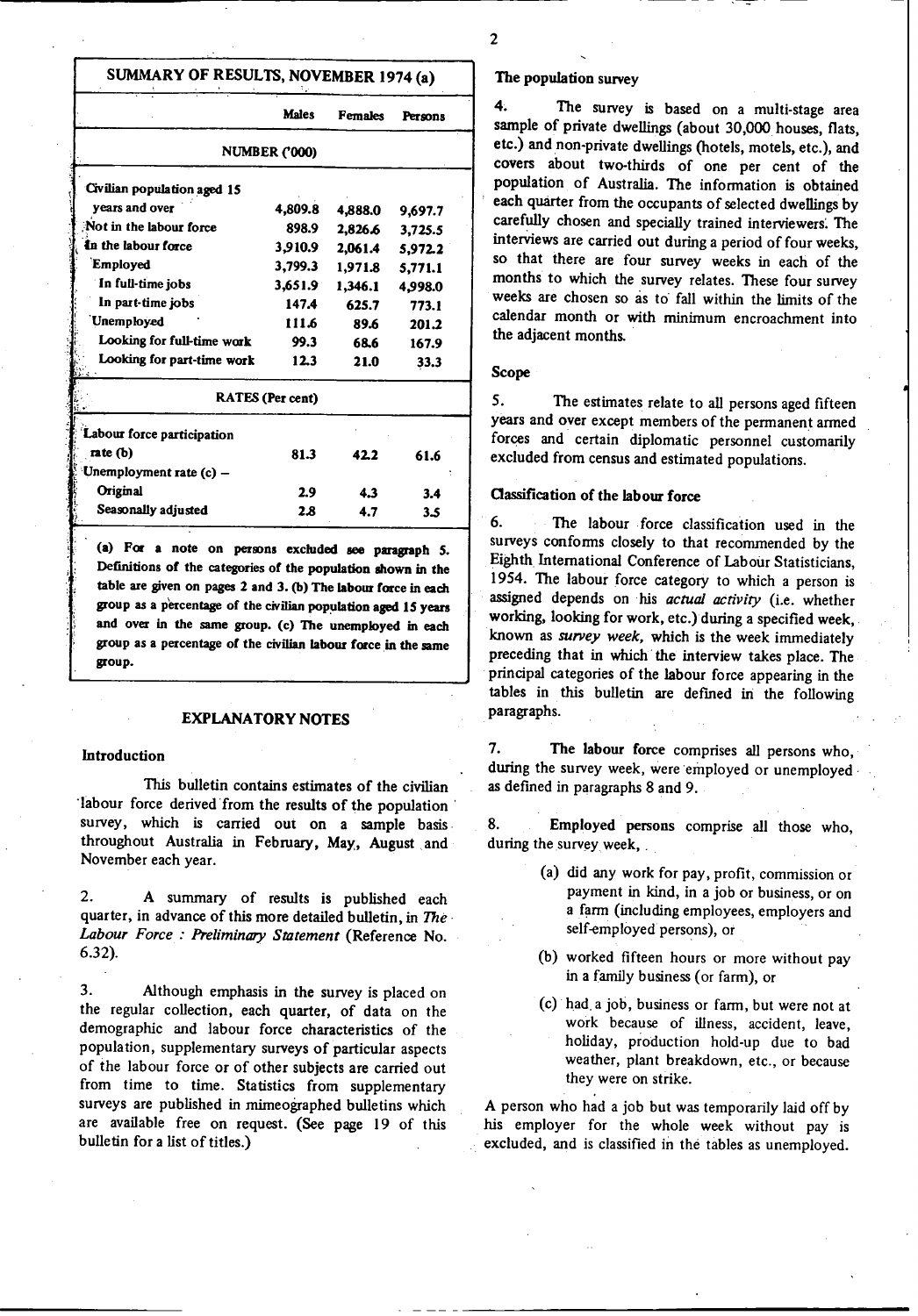A person who did some work during the week, however, before he either lost his job or was laid off, is classified as employed. A person .who held more than one job is counted only once, in the job at which he worked most hours during the survey week.

9. during the survey week, did no work at all, and who **either Unemployed persons comprise** all those who,

- **(a) did** not have a job or business **and were** actively looking for full-time or part-time work (including those who stated that they would have looked for work if they had not been temporarily ill or believed no work was available, or had not already made definite arrangements to start work in a new **job** after the survey week), or
- (b) were laid off from their jobs without pay for the whole week.

A person who either lost his job or was laid off *during* the survey week, but did some work at his job during the survey week, is classified as employed.

**10. Full-time workers are** those who usually work 35 hours a week or more and others who, although usually part-time workers, worked 35 hours or more during the survey week. **Part-time workers** are those who usually work less than 35 hours a week and who did so during the survey week. When recording hours of work, fractions of an hour are disregarded.

**11. Persons not in the labour force** are those who, during the survey week, **were not in** the categories 'employed' or 'unemployed' as defined. This category therefore includes persons without **a job, business or** farm who were not actively looking for work, and who, during the survey week, were either keeping house (unpaid), attending an educational institution (e.g. school or university), retired or voluntarily idle, permanently unable to work or inmates of institutions. A person who worked less than fifteen hours without pay in a family business during the survey week is also classified as not in the labour force.

### Industry **classification**

12. In quarterly **and** annual *Labour Force* bulletins prior to November 1972 the industry estimates **were** based on the Classification of Industries used at the 1961 and 1966 population censuses. As from November 1972 industry has been classified according to the *Australian Standard Industrial Classification* (ASIC). Estimates for particular industries'for November 1972 and later periods **are not,** therefore, directly comparable with those for August 1972 and earlier periods.

13. During the changeover to the use of the Australian Standard Industrial Classification the industry of persons in the labour force was classified according to both ASIC and the 1966 Population Census Classification for five consecutive surveys. An indication of the relationship between the two classifications was given by Tables 8 and 9 in the combined November 1972 and February 1973 issue of this bulletin, in which employed persons were classified by industry on both bases for the period August 1971 to August 1972. Unemployed persons classified by their last job according to ASIC were shown in Tables 21 and 22 for the period August 1971 to February 1973.

## **Birthplace and year of arrival in Australia**

14. A summary of the principal statistics of birthplace and year of arrival is given in Table 3. Very small estimates shown in this and other tables should be used with caution as they are subject to high relative standard errors. It is particularly important that the likely standard errors of such estimates be kept in mind. For example, although the number of persons who had arrived in Australia in the period January 1973 to November 1974 and who were unemployed in November 1974 is given as 10,400, this is not a precise measure; the approximate standard error of this estimate suggests that there are about nineteen chances in twenty that the figure obtained from a complete enumeration would have been within the wide range of 8,000 to 12,800.The corresponding estimated percentage (8.1) is subject to almost the same relative sampling variability as is the estimate of the number unemployed. For further details concerning standard errors see the Technical Note, page 17.

#### **Revision of present estimates**

15. The survey estimates are calculated in such a way as to conform to the independently estimated distribution of the population by age and sex. As a consequence, when the population estimates are revised it becomes necessary to revise the labour force estimates also.

16. Estimates of total population, revised on the basis of the 1971 population census, indicate that the estimates used for the population surveys in mid-1971 were, overall, some 55,000 persons too high. Revised estimates of the labour force are now being prepared and are expected to be published shortly. In the meantime, the estimates in this bulletin will continue to be published on the present basis, since they are regarded as sufficiently accurate for the measurement of short-term movements. However, caution should be exercised if they are used as indicators of long-term change.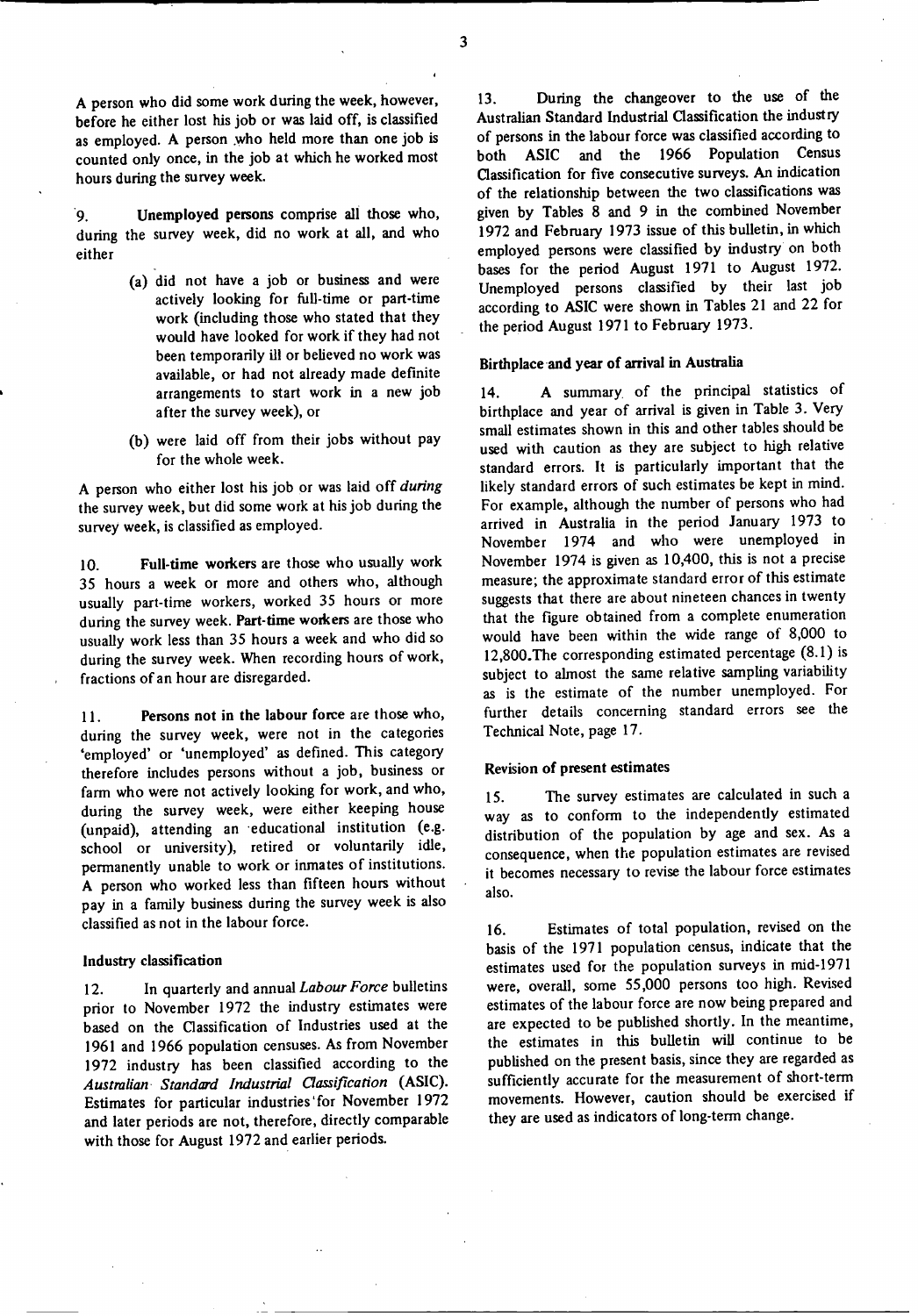17. A preliminary **assessment** of the effect of the revised population **estimates indicates** that it will be necessary to reduce the level of the estimated labour force from August 1971 onwards by about 26,000 **persons** (mostly **males).** Successively **smaller revisions** will be **made to the estimates** for earlier periods back to August 1966.

### **Differences between population census and population survey estimates**

18. **Results** of the 1971 population **census have** been published **in a series of bulletins** entitled Summary *of Population* (Reference No. 2.83). The labour force estimates from the June 1971 census differ from the corresponding **estimates** derived from the population surveys of May and August 1971. Even when, as explained **in paragraphs** 15 to 17 above, the labour force **estimates** from the survey have been revised, this difference will still be substantial.

19. The definition of the labour force used in the population **census is similar** to that used in the survey (see paragraphs 6 to 9). However, evidence from census post-enumeration surveys indicates that the personal interview approach, **as used** in the quarterly survey, tends to identify **a larger** number of **persons as being in** the labour force than **does** the filling in of the questions on the census schedule by the householder, and that this tendency **increased** between the 1966 and 1971 **censuses.**

20. These considerations should be borne in mind if comparisons of the total labour force or of labour force participation rates are made between the 1971 census and the 1971 labour force survey estimates.

#### **Estimates for earlier periods**

21. The principal items **in** this bulletin are shown for the six latest quarters. Greater detail is given for the latest quarter only. A wider range of detailed estimates for each quarter from February 1964 to November 1972 has been published in bulletins entitled *The Labour Force,* (all Reference No. 6.22) covering the period 1964 to 1968 and single **years** to 1972.

### **Discontinuity of** series

22. The survey periods for February in the years

1971, 1972 and 1974 were later than in other years, and as a consequence the estimates of the proportion of the population 15 years and over who "went to school" are correspondingly higher. No exact estimates of this effect are available; however, it may be conjectured that had these survey periods been one week earlier approximately 20,000 fewer persons would have been classified in the "went to school" category. In addition, in February 1974 the survey period in Queensland was delayed by a further week in order to avoid as far as possible the effects of the flood.

23. At the 1971 population **census, trainee** teachers (enrolled at government teachers colleges and in **some cases** enrolled also at other institutions) were for the first time classified as *not in the labour force,* and since then they have also been excluded from labour force estimates derived from the population survey. Exclusion of these students constitutes a break in the **series** between May and August 1971, the numbers of males and females excluded from the labour force in August 1971 being approximately 7,000 and 17,000 respectively.

### **Seasonally adjusted series**

24. Seasonally **adjusted estimates** for selected labour force characteristics are shown in Table 4. The method used in seasonally adjusting estimates for unemployed persons is to adjust estimates, for unemployed persons aged 15 to 19 years *looking for their first job* and estimates for the remainder of unemployed persons separately. The two figures are added to obtain estimates for total unemployed persons. Estimates for males and females are treated similarly. The methods of seasonally adjusting all other series are explained in *Seasonally Adjusted Indicators,* 1974 (Reference No. 1.10).

### **Symbols used in this bulletin**

Subject to sampling variability too high for most practical **uses.** See page 18, paragraph 7.

- t Affected by industrial dispute.
- NOTE. Any discrepancies between totals and sums of components in tables are due to rounding.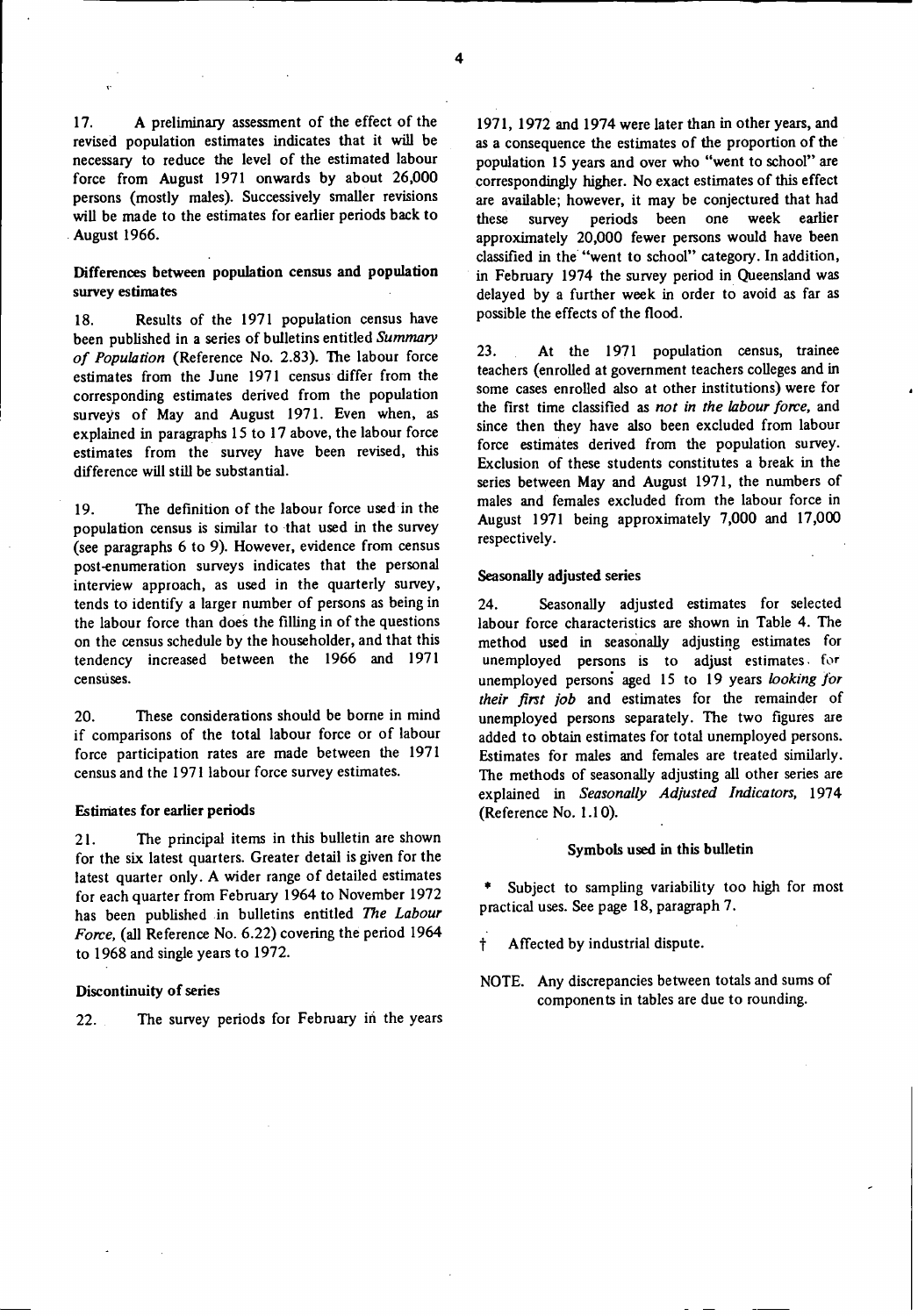



**(a) Never married, widowed and divorced.**



**5**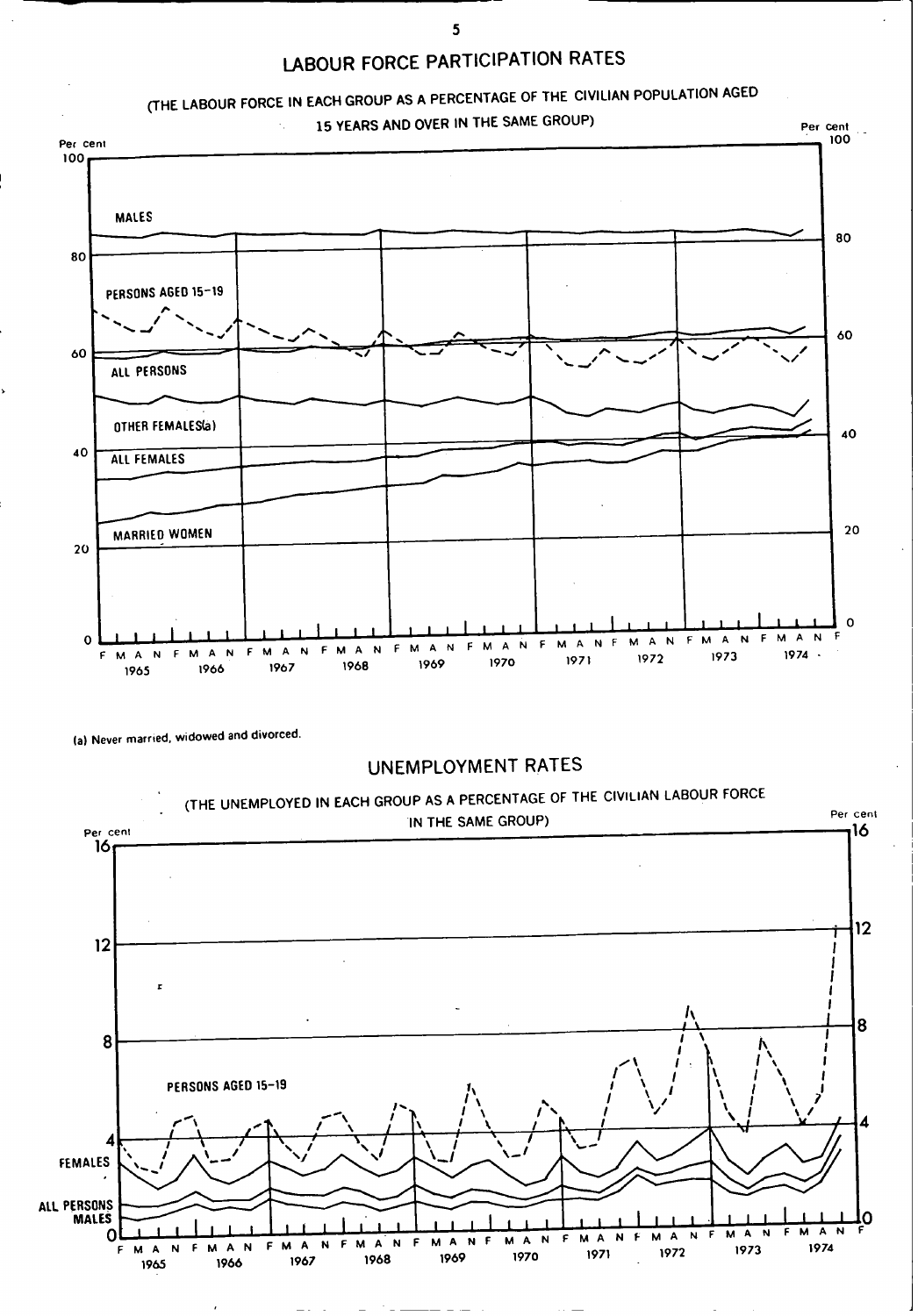|               |                                               | Employed (b)                      |                |                        | Unemployed (b)                     |                         | <b>Total</b><br>labour force (b)   |                                           | <b>Civilian</b><br>population<br>aged 15 and<br>over (a)<br>('000) |
|---------------|-----------------------------------------------|-----------------------------------|----------------|------------------------|------------------------------------|-------------------------|------------------------------------|-------------------------------------------|--------------------------------------------------------------------|
| Month         | $A g\tau i$<br>$\alpha$ lture $(c)$<br>('000) | Other<br>industries (c)<br>('000) | Total<br>(000) | <b>Number</b><br>(000) | Per cent<br>of labour<br>force (d) | <b>Number</b><br>('000) | Per cent<br>of popula-<br>tion (e) | Not in<br>labour<br>force $(b)$<br>('000) |                                                                    |
|               |                                               |                                   |                | <b>MALES</b>           |                                    |                         |                                    |                                           |                                                                    |
| $1973 -$      |                                               |                                   |                |                        |                                    |                         |                                    |                                           |                                                                    |
| <b>August</b> | 316.3                                         | 3,464.7                           | 3,781.1        | 41.0                   | 1.1                                | 3,822.1                 | 82.0                               | 839.9                                     | 4,662.0                                                            |
| November †    | 310.2                                         | 3,489.1                           | 3,799.3        | 54.3                   | 1.4                                | 3,853.6                 | 82.1                               | 837.8                                     | 4,691.4                                                            |
| $1974 -$      |                                               |                                   |                |                        |                                    |                         |                                    |                                           |                                                                    |
| February (f)  | 305.5                                         | 3,530.8                           | 3,836.3        | 56.7                   | 1.5                                | 3,893.0                 | 82.4                               | 831.6                                     | 4,724.5                                                            |
| May           | 307.4                                         | 3,523.1                           | 3,830.5        | 45.3                   | 1.2                                | 3,875.8                 | 81.8                               | 863.9                                     | 4,739.7                                                            |
| August †      | 311.3                                         | 3,477.6                           | 3,788.9        | 61.1                   | 1.6                                | 3,850.0                 | 80.7                               | 917.9                                     | 4,767.9                                                            |
| November      | 301.5                                         | 3,497.8                           | 3,799.3        | 111.6                  | 2.9                                | 3,910.9                 | 81.3                               | 898.9                                     | 4,809.8                                                            |
|               | $\bar{r}$                                     |                                   |                | <b>MARRIED WOMEN</b>   |                                    |                         |                                    |                                           |                                                                    |
| $1973 -$      |                                               |                                   |                |                        |                                    |                         |                                    |                                           |                                                                    |
| <b>August</b> | 58.5                                          | 1,114.5                           | 1,173.0        | 21.5                   | 1.8                                | 1,194.5                 | 38.0                               | 1,947.8                                   | 3,142.3                                                            |
| November †    | 60.7                                          | 1,151.4                           | 1,212.1        | 19.5                   | 1.6                                | 1,231.5                 | 39.0                               | 1,925.3                                   | 3,156.8                                                            |
| $1974 -$      |                                               |                                   |                |                        |                                    |                         |                                    |                                           |                                                                    |
|               | 58.2                                          | 1,158.7                           | 1,216.9        | 32.4                   | 2.6                                | 1,249.4                 | 39.3                               | 1,933.7                                   | 3,183.1                                                            |
| February (f)  |                                               |                                   | 1,243.6        | 25.6                   | 2.0                                | 1,269.2                 | 39.4                               | 1,949.4                                   | 3,218.6                                                            |
| May           | 48.4                                          | 1,195.2                           |                | 30.3                   | 2.4                                | 1,271.7                 | 39.6                               | 1,943.0                                   | 3,214.7                                                            |
| August †      | 50.8                                          | 1,190.7                           | 1,241.4        |                        |                                    |                         | 40.5                               | 1,930.1                                   | 3,244.3                                                            |
| November      | 60.9                                          | 1,214.8                           | 1,275.7        | 38.6                   | 2.9                                | 1,314.3                 |                                    |                                           |                                                                    |
|               |                                               |                                   |                | OTHER FEMALES (g)      |                                    |                         |                                    |                                           |                                                                    |
| $1973 -$      |                                               |                                   |                |                        |                                    |                         |                                    |                                           |                                                                    |
| <b>August</b> | 10.4                                          | 681.8                             | 692.3          | 19.1                   | 2.7                                | 711.4                   | 44.7                               | 879.1                                     | 1,590.5                                                            |
| November +    | 11.1                                          | 694.0                             | 705.1          | 31.8                   | 4.3                                | 736.9                   | 45.7                               | 876.9                                     | 1,613.9                                                            |
| $1974 -$      |                                               |                                   |                |                        |                                    |                         |                                    |                                           |                                                                    |
| February (f)  | 9.8                                           | 707.1                             | 716.9          | 31.2                   | 4.2                                | 748.1                   | 46.3                               | 867.0                                     | 1,615.1                                                            |
| May           | 10.8                                          | 687.5                             | 698.3          | 24.4                   | 3.4                                | 722.6                   | 45.3                               | 872.9                                     | 1,595.6                                                            |
| August +      | 10.4                                          | 669.1                             | 679.5          | 24.3                   | 3.5                                | 703.8                   | 43.5                               | 915.0                                     | 1,618.8                                                            |
| November      | 11.7                                          | 684.4                             | 696.1          | 51.0                   | 6.8                                | 747.1                   | 45.5                               | 896.6                                     | 1,643.7                                                            |
|               |                                               |                                   |                | <b>ALL FEMALES</b>     |                                    |                         |                                    |                                           |                                                                    |
| $1973 -$      |                                               |                                   |                |                        |                                    |                         |                                    |                                           |                                                                    |
| August        | 69.0                                          | 1,796.3                           | 1,865.3        | 40.6                   | 2.1                                | 1,905.9                 | 40.3                               | 2.826.9                                   | 4,732.8                                                            |
| November †    | 71.8                                          | 1,845.4                           | 1,917.2        | 51.3                   | 2.6                                | 1,968.5                 | 41.3                               | 2,802.2                                   | 4,770.7                                                            |
| $1974 -$      |                                               |                                   |                |                        |                                    | 1,997.5                 | 41.6                               | 2,800.7                                   | 4,798.2                                                            |
| February (f)  | 68.0                                          | 1,865.8                           | 1,933.8        | 63.7                   | 3.2                                |                         | 41.4                               | 2,822.3                                   | 4,814.1                                                            |
| May           | 59.2                                          | 1,882.7                           | 1,941.9        | 50.0                   | 2.5                                | 1,991.8                 |                                    |                                           | 4,833.5                                                            |
| August †      | 61.1                                          | 1,859.8                           | 1,920.9        | 54.6                   | 2.8                                | 1,975.5                 | 40.9                               | 2,858.0                                   |                                                                    |
| November      | 72.5                                          | 1,899.2                           | 1,971.8        | 89.6                   | 4.3                                | 2,061.4                 | 42.2                               | 2,826.6                                   | 4,888.0                                                            |
|               |                                               |                                   |                | <b>PERSONS</b>         |                                    |                         |                                    |                                           |                                                                    |
| $1973 -$      |                                               |                                   |                |                        |                                    |                         |                                    |                                           |                                                                    |
| August        | 385.3                                         | 5,261.0                           | 5,646.3        | 81.6                   | 1.4                                | 5,728.0                 | 61.0                               | 3,666.8                                   | 9,394.8                                                            |
| November †    | 382.0                                         | 5,334.5                           | 5,716.5        | 105.6                  | 1.8                                | 5,822.1                 | 61.5                               | 3,640.0                                   | 9,462.1                                                            |
| $1974 -$      |                                               |                                   |                |                        |                                    |                         |                                    |                                           |                                                                    |
| February (f)  | 373.5                                         | 5,396.6                           | 5,770.1        | 120.4                  | 2.0                                | 5,890.5                 | 61.9                               | 3,632.3                                   | 9,522.7                                                            |
| May           | 366.6                                         | 5,405.8                           | 5,772.4        | 95.3                   | 1.6                                | 5,867.7                 | 61.4                               | 3,686.2                                   | 9,553.8                                                            |
| August †      | 372.4                                         | 5,337.4                           | 5,709.8        | 115.7                  | 2.0                                | 5,825.5                 | 60.7                               | 3,775.9                                   | 9,601.5                                                            |
| November      | 374.0                                         | 5,397.1                           | 5,771.1        | 201.2                  | 3.4                                | 5,972.2                 | 61.6                               | 3,725.5                                   | 9,697.7                                                            |

**TABLE 1.** - **CIVILIAN POPULATION 15 YEARS OF AGE AND OVER** *(a)* **BY EMPLOYMENT STATUS**

(a) For a note on persons excluded see page 2, paragraph 5. (b) For definitions see pages 2 and 3, paragraphs 6 to 11. (c) Classified according<br>to ASIC. See page 3, paragraphs 12 and 13. (d) The number of unemployed in ea

 $\label{eq:3.1} \frac{\partial^2 \mathcal{L}^2}{\partial \mathbf{r}} = \frac{\partial \mathcal{L}^2}{\partial \mathbf{r}} = \frac{\partial \mathcal{L}^2}{\partial \mathbf{r}} = \frac{\partial \mathcal{L}^2}{\partial \mathbf{r}} = \frac{\partial \mathcal{L}^2}{\partial \mathbf{r}} = \frac{\partial \mathcal{L}^2}{\partial \mathbf{r}} = \frac{\partial \mathcal{L}^2}{\partial \mathbf{r}} = \frac{\partial \mathcal{L}^2}{\partial \mathbf{r}} = \frac{\partial \mathcal{L}^2}{\partial \mathbf{r}} = \frac{\partial \mathcal{L}^$ والمستعملات<br>الحكم<br>التواريخ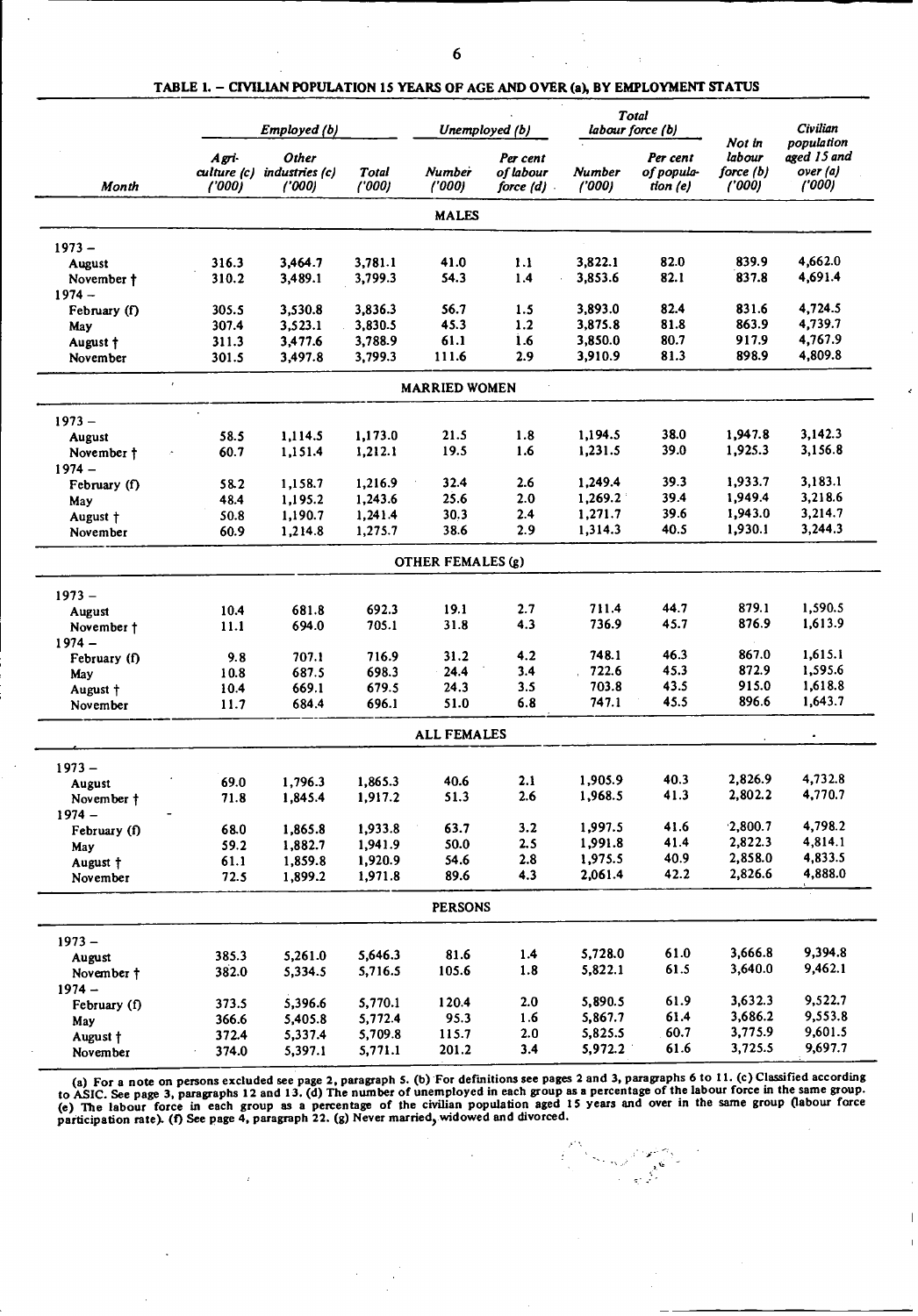|                                     | Employed (b)   |                                                      |                 | Unemployed (b)  |                                    | <b>Total</b><br>labour force (b) |                                    | $\mathbb{Z}^{(n)}$<br>Not in | Civilian                                       |
|-------------------------------------|----------------|------------------------------------------------------|-----------------|-----------------|------------------------------------|----------------------------------|------------------------------------|------------------------------|------------------------------------------------|
| <b>State or Territory</b>           | Agri-<br>(000) | <b>Other</b><br>culture (c) industries (c)<br>('000) | Total<br>('000) | Number<br>(000) | Per cent<br>of labour<br>force (d) | Number<br>('000)                 | Per cent<br>of popula-<br>tion (e) | labour<br>force(b)<br>(000)  | population<br>aged 15 and<br>over (a)<br>(000) |
|                                     |                |                                                      |                 | <b>MALES</b>    |                                    |                                  |                                    |                              |                                                |
| <b>New South Wales</b>              | 90.6           | 1,278.4                                              | 1,369.0         | 42.7            | 3.0                                | 1,411.6                          | 81.2                               | 327.3                        | 1,739.0                                        |
| Victoria                            | 71.6           | 943.3                                                | 1,014.9         | 31.7            | 3.0                                | 1,046.6                          | 81.3                               | 240.4                        | 1,287.0                                        |
| Oueensland                          | 61.0           | 493.8                                                | 554.8           | 16.5            | 2.9                                | 571.2                            | 80.7                               | 136.6                        | 707.8                                          |
| South Australia                     | 31.0           | 328.2                                                | 359.2           | 7.7             | 2.1                                | 367.0                            | 81.9                               | 80.9                         | 447.8                                          |
| Western Australia                   | 31.3           | 278.8                                                | 310.0           | 9.3             | 2.9                                | 319.3                            | 81.7                               | 71.5                         | 390.9                                          |
| Tasmania                            | 11.8           | 100.9                                                | 112.6           | 2.9             | 2.5                                | 115.5                            | 80.3                               | 28.3                         | 143.8                                          |
| Northern Territory                  | 3.7            | 21.3                                                 | 25.0            | ۰               | ۰                                  | 25.8                             | 82.5                               | 5.5                          | 31.3                                           |
| <b>Australian Capital Territory</b> | ۰              | 53.2                                                 | 53.8            | ۰               | ۰                                  | 53.8                             | 86.5                               | 8.4                          | 62.2                                           |
| Australia                           | 301.5          | 3,497.8                                              | 3,799.3         | 111.6           | 2.9                                | 3,910.9                          | 81.3                               | 898.9                        | 4,809.8                                        |
|                                     |                |                                                      |                 | <b>FEMALES</b>  |                                    |                                  |                                    |                              |                                                |
|                                     | 23.1           | 696.4                                                | 719.6           | 32.1            | 4.3                                | 751.7                            | 42.2                               | 1,030.8                      | 1,782.5                                        |
| <b>New South Wales</b>              | 20.4           | 524.6                                                | 545.0           | 23.3            | 4.1                                | 568.3                            | 43.1                               | 750.6                        | 1,318.9                                        |
| Victoria                            |                | 245.1                                                | 256.1           | 13.0            | 4.8                                | 269.1                            | 37.9                               | 441.9                        | 711.0                                          |
| Queensland                          | 11.0           |                                                      | 189.1           | 8.3             | 4.2                                | 197.4                            | 43.4                               | 257.1                        | 454.5                                          |
| South Australia                     | 7.3            | 181.8                                                |                 |                 | 5.2                                | 169.3                            | 44.0                               | 215.4                        | 384.7                                          |
| Western Australia                   | 7.3            | 153.2                                                | 160.5           | 8.9             |                                    |                                  |                                    |                              | 145.6                                          |
| Tasmania                            | 2.9<br>۰       | 51.5                                                 | 54.5            | 2.5<br>۰        | 4.3<br>۰                           | 57.0                             | 39.1                               | 88.7                         |                                                |
| Northern Territory                  |                | 12.0                                                 | 12.4            |                 | ۰                                  | 12.7                             | 46.0                               | 15.0                         | 27.7                                           |
| <b>Australian Capital Territory</b> | ٠              | 34.7                                                 | 34.7            | ۰               |                                    | 35.9                             | 56.9                               | 27.2                         | 63.1                                           |
| Australia                           | 72.5           | 1,899.2                                              | 1,971.8         | 89.6            | 4.3                                | 2.061.4                          | 42.2                               | 2,826.6                      | . 4,888.0                                      |
|                                     |                |                                                      |                 | <b>PERSONS</b>  |                                    |                                  |                                    |                              |                                                |
| New South Wales                     | 113.7          | 1,974.8                                              | 2.088.6         | 74.7            | 3.5                                | 2.163.3                          | 61.4                               | 1,358.1                      | 3.521.4                                        |
| Victoria                            | 92.0           | 1,467.9                                              | 1,559.9         | 55.0            | 3.4                                | 1,614.9                          | 62.0                               | 991.0                        | 2,605.9                                        |
| Queensland                          | 72.0           | 738.9                                                | 810.9           | 29.4            | 3.5                                | 840.3                            | 59.2                               | 578.5                        | 1,418.8                                        |
| South Australia                     | 38.4           | 510.0                                                | 548.3           | 16.0            | 2.8                                | 564.3                            | 62.5                               | 338.0                        | 902.3                                          |
| Western Australia                   | 38.6           | 431.9                                                | 470.5           | 18.2            | 3.7                                | 488.7                            | 63.0                               | 286.9                        | 775.6                                          |
| Tasmania                            | 14.7           | 152.4                                                | 167.1           | 5.4             | 3.1                                | 172.5                            | 59.6                               | 117.0                        | 289.4                                          |
| Northern Territory                  | 4.0            | 33.3                                                 | 37.3            | 1.2             | 3.2                                | 38.6                             | 65.3                               | 20.4                         | 59.0                                           |
| <b>Australian Capital Territory</b> | ۰              | 87.8                                                 | 88.5            | ۰               | ۰                                  | 89.7                             | 71.6                               | 35.6                         | 125.3                                          |
| Australia                           | 374.0          | 5,397.1                                              | 5,771.1         | 201.2           | 3.4                                | 5.972.2                          | 61.6                               | 3,725.5                      | 9,697.7                                        |

#### TABLE 2. - CIVILIAN POPULATION 15 YEARS OF AGE AND OVER (a), BY EMPLOYMENT STATUS NOVEMBER 1974

For footnotes see Table 1.

\* Subject to sampling variability too high for most practical uses. For an explanation of the standard error of the estimates see pages 17 and **18.**

NOTE. State estimates for periods prior to November 1974 are available from the office of the Australian Bureau of Statistics in each State capital.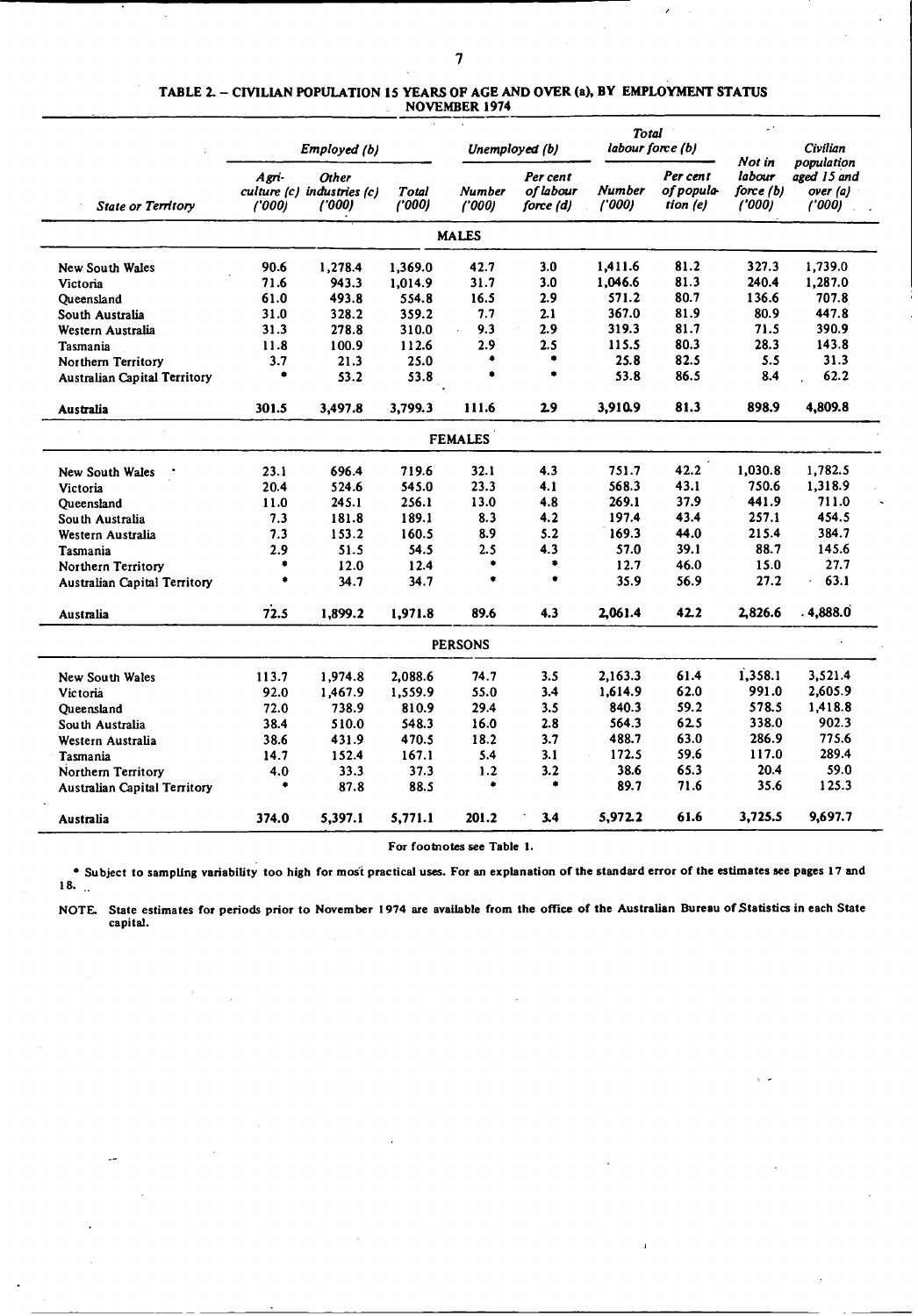TABLE 3. - CIVILIAN LABOUR **FORCE** (a): EMPLOYMENT STATUS, **BIRTHPLACE AND** YEAR OF ARRIVAL **IN** AUSTRALIA NOVEMBER 1974

| ۰                                 |                                                                  |              | Unemployed (b)   | Total labour force (b)      |                               |
|-----------------------------------|------------------------------------------------------------------|--------------|------------------|-----------------------------|-------------------------------|
| Birthplace and<br>year of arrival | Per cent of<br><b>Number</b><br>Employed<br>('000)<br>(b) ('000) |              | labour force (c) | <b>Number</b><br>$(1000)$ . | Per cent of<br>population (d) |
|                                   |                                                                  | <b>MALES</b> |                  |                             |                               |
| Born in Australia                 | 2,728.2                                                          | 75.6         | 2.7<br>$\sim$    | 2,803.8                     | 81.3                          |
| Born outside Australia -          |                                                                  |              |                  |                             |                               |
| Arrived before 1955               | 341.7                                                            | 6.7          | 1.9              | 348.3                       | 75.2                          |
| 1955 to 1961                      | 227.8                                                            | 6.9          | 2.9              | 234.7                       | 90.6                          |
| 1962 to 1966                      | 175.3                                                            | 4.5          | 2.5              | 179.8                       | 87.9                          |
| 1967 to 1972                      | 250.5                                                            | 12.8         | 4.9              | 263.3                       | 91.3                          |
| Jan. 1973 to Nov. 1974            | 75.8                                                             | 5.2          | 6.4              | 81.0                        | 89.4                          |
| Total born outside Australia      | 1.071.1                                                          | 36.0         | 3.3              | 1.107.1                     | 84.8                          |
|                                   | $\bullet$                                                        |              |                  |                             |                               |

| <b>MARRIED WOMEN</b>         |        |      |     |       |       |  |  |  |  |
|------------------------------|--------|------|-----|-------|-------|--|--|--|--|
| Born in Australia            | 880.6  | 20.6 | 2.3 | 901.1 | 37.9  |  |  |  |  |
| Born outside Australia -     |        |      |     |       |       |  |  |  |  |
| Arrived before 1955          | 105.1  |      |     | 107.4 | 39.9. |  |  |  |  |
| 1955 to 1961                 | 89.6   | 4.0  | 4.3 | 93.6  | 49.8  |  |  |  |  |
| 1962 to 1966                 | 68.8   |      | ∙   | 71.3  | 51.7  |  |  |  |  |
| 1967 to 1972                 | 107.2  | 5.8  | 5.1 | 113.0 | 55.5  |  |  |  |  |
| Jan. 1973 to Nov. 1974       | 24.4   |      | ٠   | 27.8  | 51.5  |  |  |  |  |
| Total born outside Australia | 395. I | 18.0 | 4.4 | 413.I | 48.4  |  |  |  |  |

| <b>ALL FEMALES</b> |       |      |         |       |  |  |  |  |  |  |
|--------------------|-------|------|---------|-------|--|--|--|--|--|--|
| 1.444.5            | 61.4  | 4.1  | 1,505.9 | 41.2  |  |  |  |  |  |  |
|                    |       |      |         |       |  |  |  |  |  |  |
| 132.1              | ۰     |      |         | 35.7  |  |  |  |  |  |  |
| 116.4              | 6.1   | 5.0  | 122.5   | 51.2  |  |  |  |  |  |  |
| 91.3               | 4.7   | 4.9  | 96.0    | 53.3  |  |  |  |  |  |  |
|                    | 9.1   | 5.9  | 154.7   | 57.4  |  |  |  |  |  |  |
| 41.7               | 5.2   | 11.1 | 47.0    | 54.9  |  |  |  |  |  |  |
| 527.3              | 28.2  | 5. I | 555.5   | 48.2  |  |  |  |  |  |  |
|                    | 145.6 |      |         | 135.3 |  |  |  |  |  |  |

|                              |         | <b>PERSONS</b> |         |         |      |
|------------------------------|---------|----------------|---------|---------|------|
| Born in Australia            | 4,172.7 | 137.0          | 3.2     | 4.309.6 | 60.7 |
| Born outside Australia -     |         |                |         |         |      |
| Arrived before 1955          | 473.8   | 9.8            | 2.0     | 483.6   | 57.4 |
| 1955 to 1961                 | 344.2   | 12.9           | 3.6     | 357.2   | 71.7 |
| 1962 to 1966                 | 266.7   | 9.1            | 3.3     | 275.8   | 71.7 |
| 1967 to 1972                 | 396.2   | 21.9           | 5.2     | 418.1   | 74.9 |
| Jan. 1973 to Nov. 1974       | 117.5   | $(e)$ 10.4     | (e) 8.1 | 127.9   | 72.6 |
| Total born outside Australia | 1.598.4 | 64.2           | 3.9     | 1,662.6 | 67.6 |

(a) Aged **15** years and over. (b) For definitions see pages **2 and 3,** paragraphs 7 to 9. (c) **The** unemployed in each group as a percentage of the civilian labour force in the same group. (d) The labour force in each group as a percentage of the civilian non-institutional population aged 15<br>years and over in the same group. Persons in institutions for whom, for the p

" Less than or based on a figure less than 4,000. See page **18,** paragraph **7.**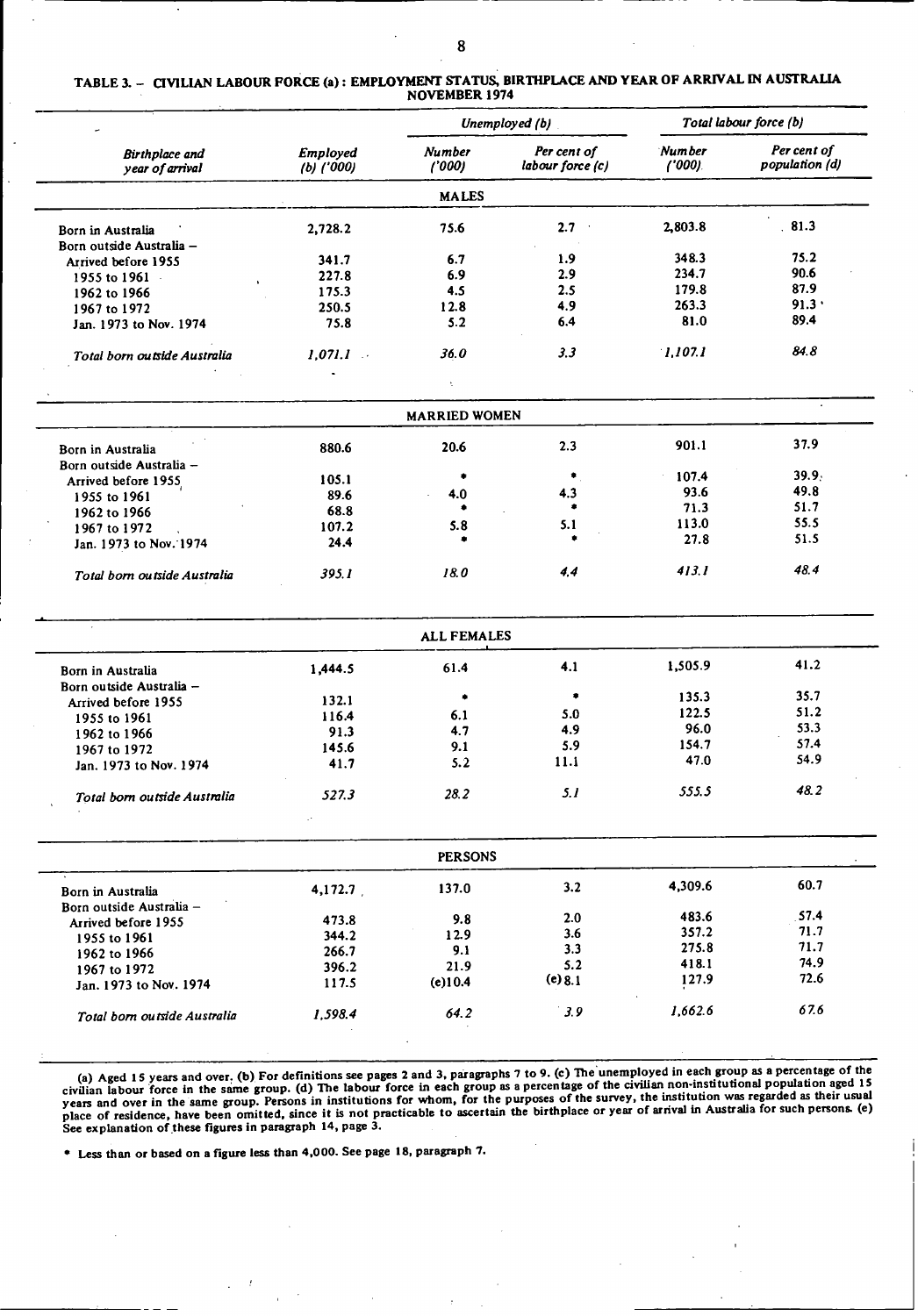TABLE 4. - SEASONALLY ADJUSTED **SERIES** (a)

|              | Persons in the labour force (b) ('000) |                        |               |                               |             |                        |          |                        |  |  |  |
|--------------|----------------------------------------|------------------------|---------------|-------------------------------|-------------|------------------------|----------|------------------------|--|--|--|
|              | <b>Males</b>                           |                        | Married women |                               | All females |                        | Total    |                        |  |  |  |
| Month        | <b>Original</b>                        | Seasonally<br>adiusted | Original      | <b>Seasonally</b><br>adjusted | Original    | Seasonally<br>adjusted | Original | Seasonally<br>adjusted |  |  |  |
| $1973 -$     |                                        |                        |               |                               |             |                        |          |                        |  |  |  |
| August       | 3.822.1                                | 3.839.9                | 1.194.5       | 1.199.6                       | 1,905.9     | 1.923.2                | 5,728.0  | 5,764.0                |  |  |  |
| November †   | 3,853.6                                | 3,859.8                | 1,231.5       | 1,211.3                       | 1,968.5     | 1.949.6                | 5,822.1  | 5,810.0                |  |  |  |
| $1974 -$     |                                        |                        |               |                               |             |                        |          |                        |  |  |  |
| February (c) | 3.893.0                                | 3,870.4                | 1.249.4       | 1,255.5                       | 1.997.5     | 1.984.7                | 5,890.5  | 5,855.9                |  |  |  |
| May          | 3.875.8                                | 3.874.3                | 1.269.2       | 1,278.8                       | 1,991.8     | 2,006.0                | 5,867.7  | 5,877.8                |  |  |  |
| August †     | 3.850.0                                | 3,868.1                | 1,271.7       | 1,276.9                       | 1.975.5     | 1.993.2                | 5,825.5  | 5,862.1                |  |  |  |
| November     | 3,910.9                                | 3,917.0                | 1.314.3       | 1,293.1                       | 2,061.4     | 2.041.8                | 5,972.2  | 5,959.8                |  |  |  |

|              |              |                        | Participation rate (per cent) |                        | Unemployed persons (b) ('000) |                        |          |                        |          |                        |  |
|--------------|--------------|------------------------|-------------------------------|------------------------|-------------------------------|------------------------|----------|------------------------|----------|------------------------|--|
|              | Males        |                        | <b>Females</b>                |                        |                               | <b>Males</b>           |          | <b>Females</b>         | Total    |                        |  |
| Month        | Original (d) | Seasonally<br>adiusted | Original (d)                  | Seasonally<br>adjusted | Original                      | Seasonally<br>adjusted | Original | Seasonally<br>adjusted | Original | Seasonally<br>adjusted |  |
| $1973 -$     |              |                        |                               |                        |                               |                        |          |                        |          |                        |  |
| August       | 82.0         | 82.2                   | 40.3                          | 40.5                   | 41.0                          | 49.0                   | 40.6     | 49.1                   | 81.6     | 99.4                   |  |
| November t   | 82.1         | 82.2                   | 41.3                          | 40.9                   | 54.3                          | 50.6                   | 51.3     | 50.9                   | 105.6    | 101.8                  |  |
| $1974 -$     |              |                        |                               |                        |                               |                        |          |                        |          |                        |  |
| February (c) | 82.4         | 82.1                   | 41.6                          | 41.4                   | 56.7                          | 50.4                   | 63.7     | 51.1                   | 120.4    | 101.3                  |  |
| May          | 81.8         | 81.8                   | 41.4                          | 41.7                   | 45.3                          | 47.1                   | 50.0     | 54.7                   | 95.3     | 101.2                  |  |
| August †     | 80.7         | 81.0                   | 40.9                          | 41.1                   | 61.1                          | 72.1                   | 54.6     | 66.5                   | 115.7    | 140.6                  |  |
| November     | 81.3         | 81.4                   | 42.2                          | 41.8                   | 111.6                         | 111.5                  | 89.6     | 95.0                   | 201.2    | 207.3                  |  |

(a) The method of seasonally adjusting the unemployed persons series has been changed. See page **4,** paragraph 24. For details of methods used in seasonally adjusting all other series see Seasonally Adjusted Indicators, 1974 (Reference No. 1.10). (b) Civilians aged 15 years and over.<br>For definitions see pages 2 and 3, paragraphs 7 to 9. (c) See page 4, parag

TABLE 5. - CIVILIAN LABOUR FORCE (a), BY AGE, NOVEMBER 1974

|                         |              | <b>Number</b> ('000) |                |         | Per cent of population (b) |                         |                |         |  |
|-------------------------|--------------|----------------------|----------------|---------|----------------------------|-------------------------|----------------|---------|--|
| Age<br>group<br>(years) | <b>Males</b> | Married<br>women     | All<br>females | Persons | <b>Males</b>               | <b>Married</b><br>women | All<br>females | Persons |  |
| $15 - 19$               | 357.3        | 22.0                 | 329.6          | 686.9   | 59.1                       | 46.3                    | 56.3           | 57.7    |  |
| $20 - 24$               | 516.9        | 185.1                | 351.7          | 868.6   | 90.5                       | 52.9                    | 63.0           | 76.9    |  |
| $25 - 34$               | 987.4        | 373.2                | 462.0          | 1,449.4 | 97.3                       | 43.2                    | 47.5           | 73.0    |  |
| 35-44                   | 763.4        | 350.1                | 396.5          | 1,160.0 | 97.2                       | 51.7                    | 53.3           | 75.8    |  |
| 45-54                   | 723.6        | 276.8                | 342.4          | 1.066.0 | 94.6                       | 44.1                    | 46.2           | 70.8    |  |
| $55 - 59$               | 278.9        | 71.1                 | 104.7          | 383.6   | 89.0                       | 28.6                    | 32.3           | 60.2    |  |
| 60-64                   | 193.4        | 26.7                 | 49.0           | 242.4   | 72.1                       | 14.2                    | 17.2           | 43.8    |  |
| 65 and over             | 89.9         | 9.3                  | 25.5           | 115.4   | 18.5                       | 3.9                     | 3.8            | 9.9     |  |
| <b>Total</b>            | 3,910.9      | 1.314.3              | 2.061.4        | 5,972.2 | 81.3                       | 40.5                    | 42.2           | 61.6    |  |

(a) Civilians aged 15 years and over. For definitions see pages 2 and 3, paragraphs 7 to 9. (b) The labour force in each group as a percentage<br>of the civilian population in the same group (labour force participation rate).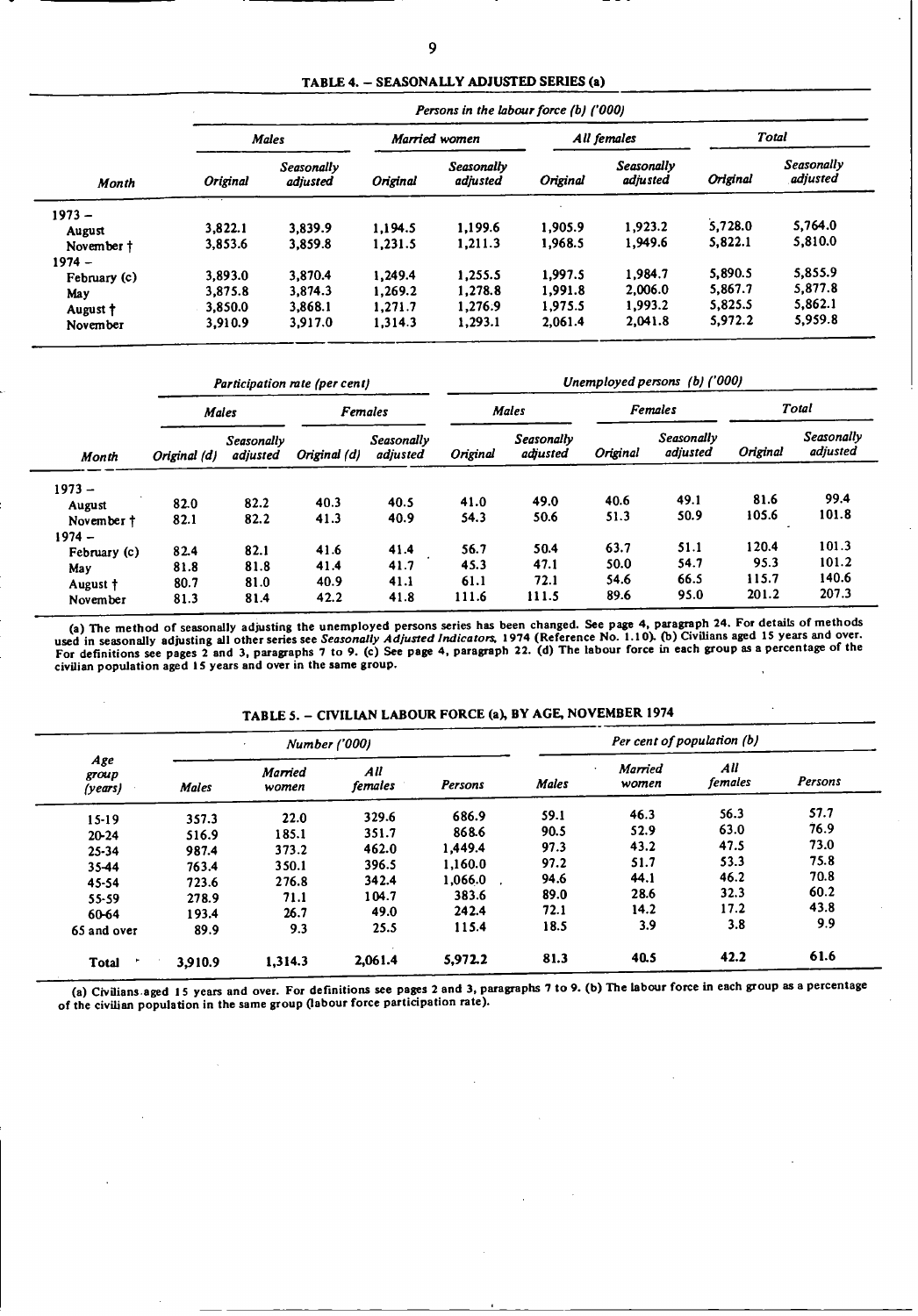| Age group<br>(years) |              | <b>Born in Australia</b> |         | <b>Bom outside Australia</b> |                |         |  |
|----------------------|--------------|--------------------------|---------|------------------------------|----------------|---------|--|
|                      | <b>Males</b> | <b>Females</b>           | Persons | <b>Males</b>                 | <b>Females</b> | Persons |  |
| $15-19$              | 59.9         | 56.1                     | 58.0    | 58.2                         | 58.5           | 58.3    |  |
| $20 - 24$            | 90.9         | 62.4                     | 76.9    | 92.7                         | 65.6           | 78.9    |  |
| $25 - 34$            | 97.8         | 44.4                     | 71.1    | 97.7                         | 55.7           | 78.2    |  |
| $35 - 44$            | 97.7         | 50.4                     | 73.9    | 98.0                         | 60.4           | 80.9    |  |
| 45-54                | 94.6         | 44.2                     | 68.7    | 95.8                         | 53.0           | 77.2    |  |
| $55 - 59$            | 89.3         | 31.1                     | 59.0    | 91.3                         | 38.2           | 66.7    |  |
| 60-64                | 71.4         | 17.0                     | 42.9    | 77.9                         | 18.4           | 48.5    |  |
| 65 and over          | 20.9         | 4.1                      | 11.0    | 16.2                         | 4.3            | 10.0    |  |
| <b>Total</b>         | 81.3         | 41.2                     | 60.7    | 84.8                         | 48.2           | 67.6    |  |

### **TABLE 6.** - **LABOUR FORCE PARTICIPATION RATES (a), BY AGE AND BIRTHPLACE, NOVEMBER 1974** (Per **cent)**

(a) The labour force in each group as a percentage of the civilian non-institutional population aged 15 years and over in the same group.<br>Persons in institutions for whom, for the purposes of the survey, the institution wa

TABLE 7. - EMPLOYED **PERSONS (a), BY HOURS** WORKED **(b), NOVEMBER 1974**

|                       | <b>Males</b> | <b>Married</b><br>women | Other<br>٠<br>females (c) | All<br>females | Persons |
|-----------------------|--------------|-------------------------|---------------------------|----------------|---------|
|                       |              |                         | NUMBER EMPLOYED ('000)    |                |         |
| Hours worked -        |              |                         |                           |                |         |
| 0(d)                  | 167.0        | 56.5                    | 31.3                      | 87.7           | 254.7   |
| $1 - 15$              | $-78.4$      | 196.6                   | 70.7                      | 267.3          | 345.7   |
| $16-29$               | 113.7        | 229.6                   | 40.6                      | 270.2          | 383.9   |
| 30-34                 | 135.3        | 106.9                   | 39.5                      | 146.4          | 281.7   |
| $35 - 39$             | 399.8        | 179.4                   | 149.3                     | 328.7          | 728.5   |
| 40                    | 1,519.5      | 373.6                   | 283.6                     | 657.2          | 2,176.7 |
| 41-44                 | 205.2        | 34.9                    | 28.6                      | 63.5           | 268.6   |
| 45-48                 | 338.2        | 33.4                    | 22.7                      | 56.1           | 394.3   |
| 49 and over           | 842.2        | 64.9                    | 29.9                      | 94.7           | 936.9   |
| Total                 | 3,799.3      | 1,275.7                 | 696.1                     | 1,971.8        | 5,771.1 |
| Full-time workers (e) | 3,651.9      | 773.8                   | 572.3                     | 1,346.1        | 4,998.0 |
| Part-time workers (e) | 147.4        | 501.9                   | 123.8                     | 625.7          | 773.1   |

(a) Civilians aged 15 years and over. For definition see page 2, paragraph 8. (b) Actual hours worked during survey week, not hours paid for.<br>The figures may be affected by public holidays, leave, absenteeism; temporary ab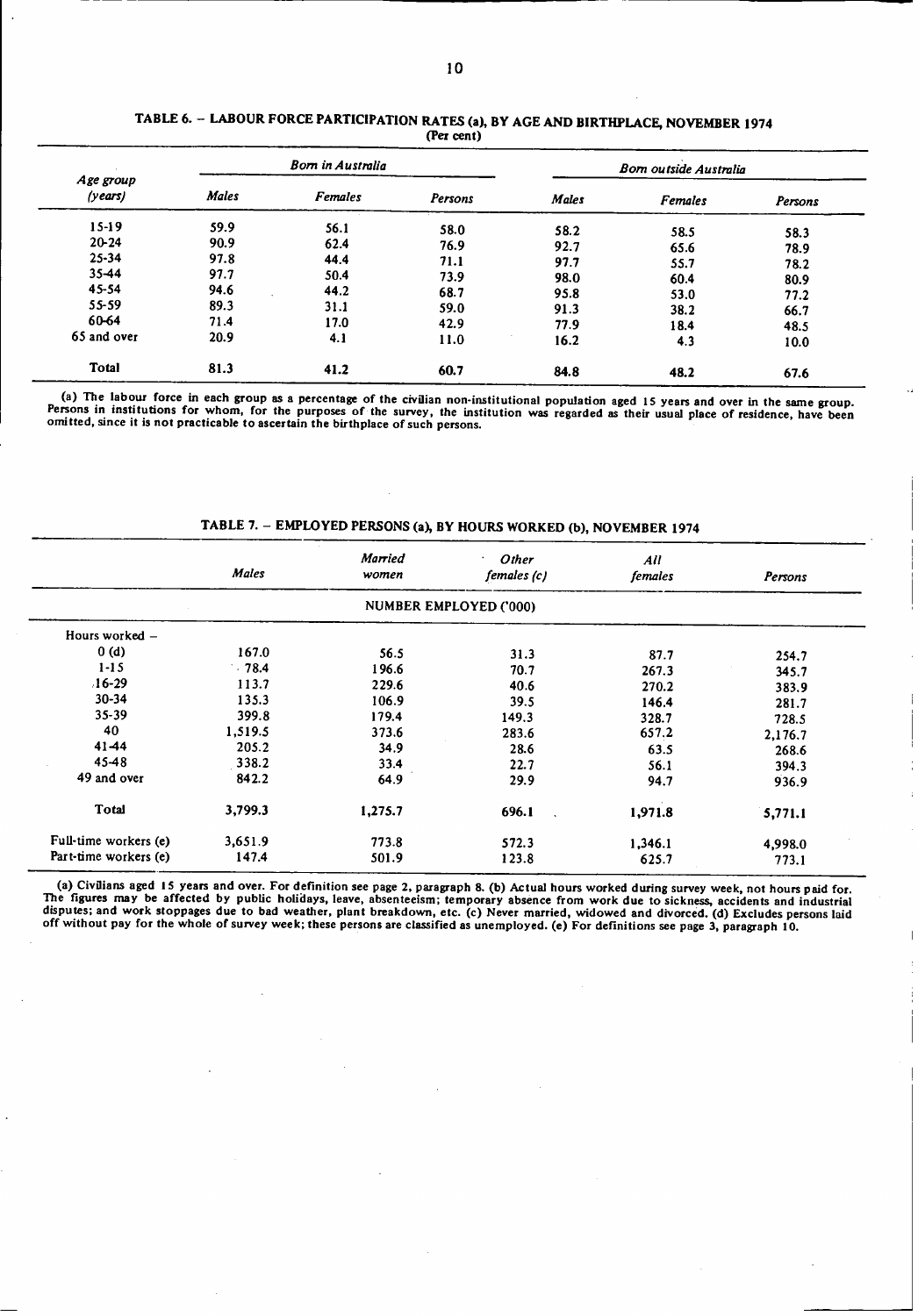|                                                       | <b>Males</b> | Married<br>women | <b>Other</b><br>females (c) | All<br>females | Persons |
|-------------------------------------------------------|--------------|------------------|-----------------------------|----------------|---------|
| Industry division (d)                                 |              |                  |                             |                |         |
| Agriculture                                           | 57.7         | 28.8             | 37.1                        | 30.1           | 52.4    |
| Manufacturing                                         | 40.4         | 33.9             | 36.2                        | 34.4           | 38.9    |
| Construction                                          | 40.8         | 23.3             | 36.6                        | 25.8           | 40.0    |
| Wholesale and retail trade                            | 42.7         | 31.8             | 31.5                        | 31.7           | 38.1    |
| Transport and storage                                 | 41.3         | 26.2             | 36.3                        | 29.7           | 39.7    |
| Finance, insurance, real estate                       |              |                  |                             |                |         |
| and business services                                 | 40.0         | 29.3             | 34.7                        | 32.0           | 36.4    |
| Community services (e)(f)                             | 40.1         | 29.2             | 35.1                        | 31.4           | 34.8    |
| Entertainment, recreation,<br>restaurants, hotels and |              |                  |                             |                |         |
| personal services                                     | 41.3         | 26.6             | 29.1                        | 27.4           | 32.8    |
| Other industries                                      | 37.9         | 30.8             | 34.8                        | 32.6           | 36.7    |
| Occupation group -                                    |              |                  |                             |                |         |
| Professional and technical (f)                        | 40.7         | 29.8             | 35.8                        | 32.4           | 37.2    |
| Administrative, executive                             |              |                  |                             |                |         |
| and managerial                                        | 48.0         | 39.8             | 44.4                        | 41.2           | 47.2    |
| <b>Clerical</b>                                       | 37.1         | 29.5             | 34.9                        | 31.8           | 33.5    |
| <b>Sales</b>                                          | 41.0         | 31.8             | 28.5                        | 30.6           | 35.6    |
| Farmers, fishermen, timber-getters, etc.              | 54.4         | 29.9             | 36.1                        | 30.9           | 50.8    |
| Transport and communication                           | 42.4         | 30.1             | 33.9                        | 31.4           | 40.9    |
| Tradesmen, production-process                         |              |                  |                             |                |         |
| workers and labourers, n.e.c. (g)                     | 40.0         | 34.6             | 36.5                        | 35.0           | 39.3    |
| Service, sport and recreation                         | 37.6         | 26.5             | 29.6                        | 27.5           | 31.0    |
| Wage and salary earners                               | 39.9         | $30.0 -$         | 33.6                        | 31.4           | 36.8    |
| Other (h)                                             | 53.1         | 32.6             | 36.6                        | 33.1           | 47.9    |
| Full-time workers (i)                                 | 43.0         | 39.0             | 38.0                        | 38.6           | 41.8    |
| Part-time workers (i)                                 | 16.0         | 17.1             | 13.8                        | 16.4           | 16.3    |
| <b>Total employed</b>                                 | 42.0         | 30.4             | 33.7                        | 31.6           | 38.4    |

**TABLE 8.** - **AVERAGE HOURS WORKED (a) BY EMPLOYED PERSONS (b), NOVEMBER 1974**

**(a) Persons with jobs who did not work during survey week have been included in the calculation of average hours worked. When recording hours worked, fractions of a hour are disregarded. This procedure results in a slight lowering of the average hours figures. (b) Civilians aged** IS **years and over. For definition see page 2, paragraph 8. (c) Never married, widowed and divorced. (d) Classified according to ASIC. See page 3, paragraphs 12 and 13. (e) Comprises health, education, libraries, etc.; welfare and religious institutions; and other community** services. **(f) In May and August each year estimates are low as average hours worked by school teachers are affected by school holidays. (g) Includes miners, quarrymen and related workers. (h) Employers, self-employed and unpaid family helpers. (i) For definitions** *see* **page 3, paragraph 10.**

 $\mathbf{r}$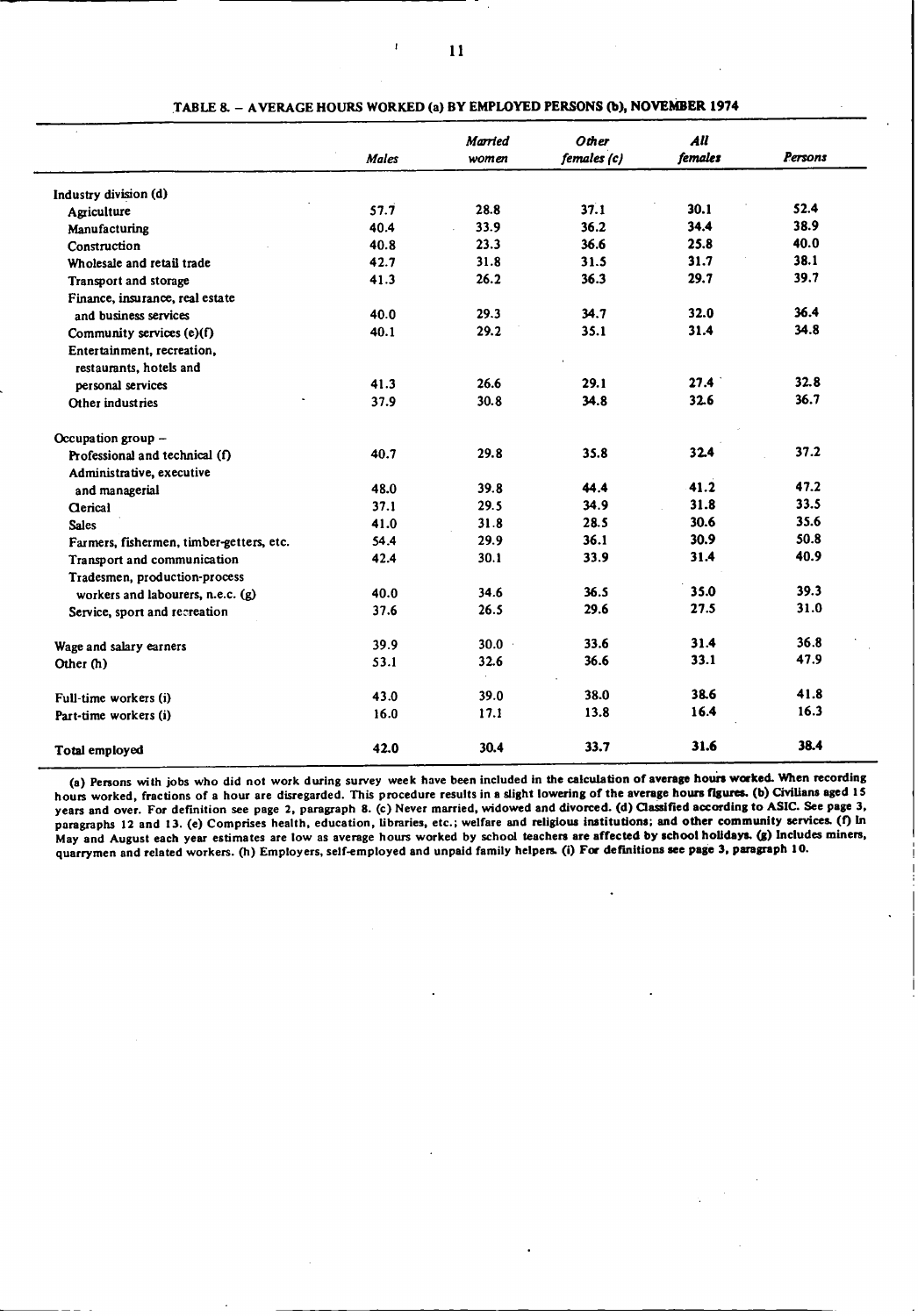| Reason for working less than 35 hours | <b>Males</b> | <b>Married</b><br>women         | Other<br>females (c) | All<br>females | Persons |
|---------------------------------------|--------------|---------------------------------|----------------------|----------------|---------|
|                                       |              | USUALLY WORK 35 HOURS OR MORE   |                      |                |         |
| Leave or holiday                      | 208.7        | 58.8                            | 37.9                 | 96.7           | 305.4   |
| Own illness or injury                 | 99.4         | 21.6                            | 15.8                 | 37.4           | 136.8   |
| Bad weather, breakdown, etc.          | 13.6         |                                 |                      |                | 15.2    |
| Began or lost job in survey week      | 10.0         |                                 |                      | 4.3            | 14.3    |
| On short time                         | 6.8          |                                 |                      |                | 10.7    |
| Other reasons (d)                     | 8.5          |                                 |                      |                | 10.6    |
| <b>Total</b>                          | 347.0        | 87.6                            | 58.3                 | 145.9          | 492.9   |
|                                       |              | USUALLY WORK LESS THAN 35 HOURS |                      |                |         |
| Preferred part-time work              | 125.8        | 463.1                           | 108.9                | 572.0          | 697.8   |
| Lack of work                          | 11.4         | 18.4                            | 6.8                  | 25.1           | 36.5    |
| Other reasons                         | 10.2         | 20.5                            | 8.2                  | 28.6           | 38.8    |
| <b>Total</b>                          | 147.4        | 501.9                           | 123.8                | 625.7          | 773.1   |

# **TABLE 9.** - **EMPLOYED PERSONS** (a) **WHO WORKED LESS** THAN **35 HOURS (b), BY REASON, NOVEMBER 1974**

*('000)*

(a) Civilians aged 15 years and over. For definition see page 2, paragraph 8. (b) See note (b) to Table 7. (c) Never married, widowed and divorced. (d) Comprises direct or indirect involvement in industrial disputes, inclu

**"** Less than 4,000. See page 18, paragraph **7.**

### TABLE 10. - EMPLOYED MARRIED WOMEN (a), BY INDUSTRY (b) AND HOURS WORKED **(c),** NOVEMBER 1974 oo)

|                                         |                  | Part-time workers (d) |       |              |                                 |              |
|-----------------------------------------|------------------|-----------------------|-------|--------------|---------------------------------|--------------|
|                                         | Hours worked (c) |                       |       |              |                                 |              |
| Industry division (b)                   | Under 16         | $16 - 29$             | 30-34 | <b>Total</b> | <b>Full-time</b><br>workers (d) | 74T<br>Total |
| Agriculture                             | 16.4             | 16.4                  | ۰     | 35.7         | 24.9                            | 60.9         |
| <b>Manufacturing</b>                    | 16.6             | 21.7                  | 15.3  | 53.5         | 202.9                           | 256.4        |
| Wholesale and retail trade              | 53.3             | 56.9                  | 11.4  | 121.6        | 188.0                           | 309.6        |
| Community services (e)                  | 44.2             | 55.8                  | 27.3  | 127.3        | 161.4                           | 288.7        |
| Entertainment, recreation, restaurants. |                  |                       |       |              |                                 |              |
| hotels and personal services            | 47.0             | 28.3                  | 7.1   | 82.3         | 62.4                            | 144.5        |
| Other industries                        | 39.7             | 28.9                  | 12.7  | 81.4         | 134.2                           | 215.6        |
| <b>Total</b>                            | 217.2            | 208.0                 | 76.8  | 501.9        | 773.8                           | 1,275.7      |

(a) Civilians aged 15 years and over. For definition see page 2, paragraph 8. (b) See page 3, paragraphs 12 and 13 regarding the basis of industry coding. (c) See note (b) to Table 7. (d) For definitions see page 3, paragr

**"** Less than 4,000. See page **18,** paragraph **7.**

| TABLE 11. - UNEMPLOYED PERSONS (a), BY AGE, NOVEMBER 1974 |
|-----------------------------------------------------------|
|-----------------------------------------------------------|

|                   |              |                         | Number unemployed ('000) |         | Per cent of labour force (b) |                         |                |                   |  |
|-------------------|--------------|-------------------------|--------------------------|---------|------------------------------|-------------------------|----------------|-------------------|--|
| Age group (years) | <b>Males</b> | <b>Married</b><br>women | All<br>females           | Persons | <b>Males</b>                 | <b>Married</b><br>women | All<br>females | Persons           |  |
| $15 - 19$         | 42.6         | ۰                       | 40.4                     | 83.0    | 11.9                         | ۰                       | 12.3           | $\bullet$<br>12.1 |  |
| 20 and over $-$   |              |                         |                          |         |                              |                         |                |                   |  |
| $20 - 24$         | 21.2         | 8.2                     | 16.3                     | 37.4    | 4.1                          | 4.5                     | 4.6            | 4.3               |  |
| $25 - 34$         | 20.2         | 11.7                    | 14.3                     | 34.4    | 2.0                          | 3.1                     | 3.1            | 2.4               |  |
| 35-44             | 10.7         | 9.9                     | 10.8                     | 21.5    | 1.4                          | 2.8                     | 2.7            | 1.9               |  |
| 45-54             | 10.4         | 4.4                     | 6.0                      | 16.4    | 1.4                          | 1.6                     | 1.8            | 1.5               |  |
| 55 and over       | 6.6          |                         | ۰                        | 8.4     | 1.2                          |                         | ۰              | 1.1               |  |
| Total 20 and over | 69.0         | 35.3                    | 49.2                     | 118.1   | 1.9                          | 2.7                     | 2.8            | 2.2               |  |
| Total             | 111.6        | 38.6                    | 89.6                     | 201.2   | 2.9                          | 2.9                     | 4.3            | 3.4               |  |

(a) Civilians aged IS years and over. **For** definition see page **3,** paragraph 9. (b) The unemployed in each group **as** a percentage of the civilian labour force in the **same** group.

**\* Less** than or based on a figure **less** than 4,000. See page 18, paragraph 7.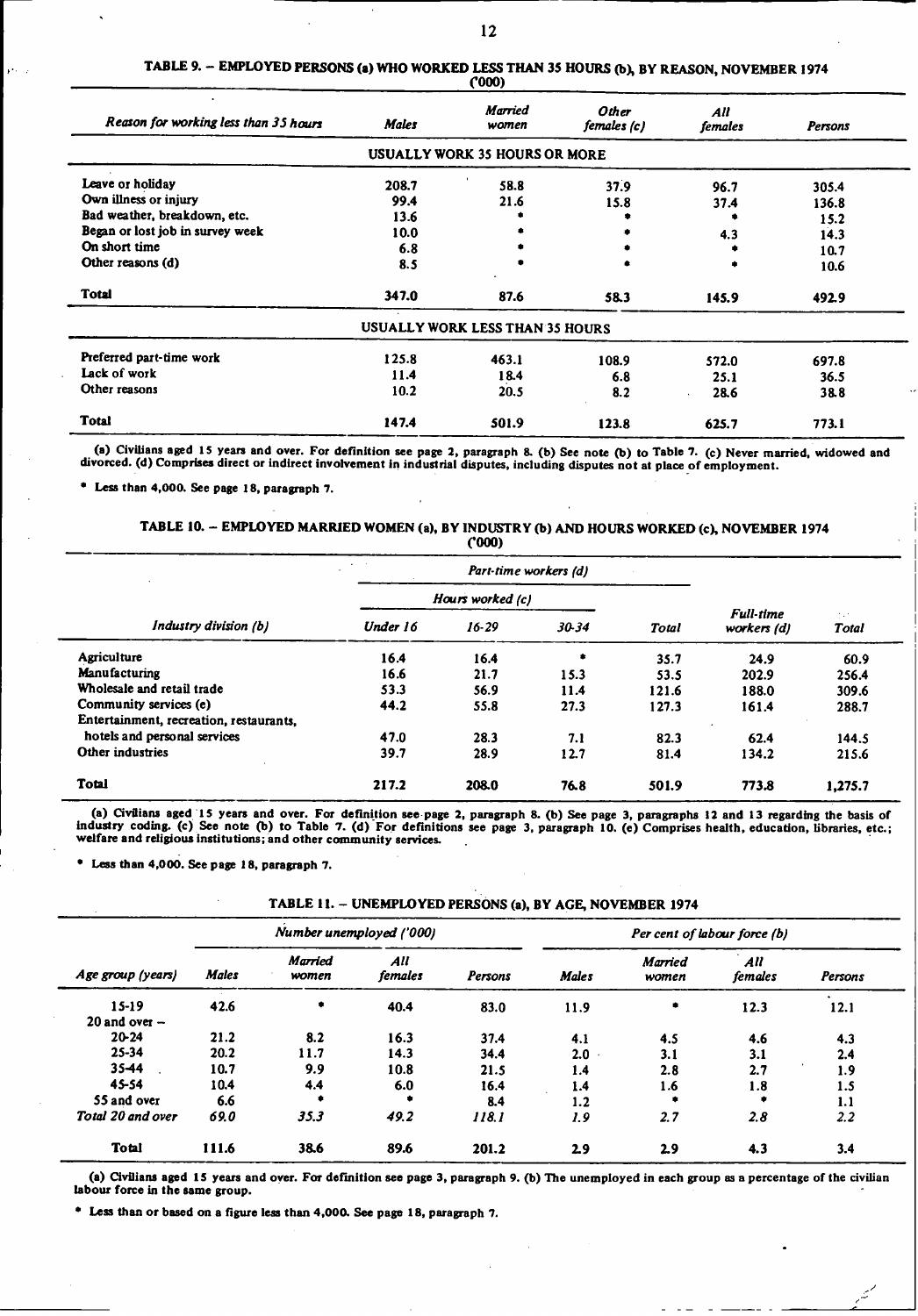|                      |       | Number unemployed ('000) |                               |              | Per cent of labour force (b) |         |
|----------------------|-------|--------------------------|-------------------------------|--------------|------------------------------|---------|
| Age group<br>(years) | Males | <b>Females</b>           | Persons                       | <b>Males</b> | <b>Females</b>               | Persons |
|                      |       |                          | <b>BORN IN AUSTRALIA</b>      |              |                              |         |
| $15 - 19$            | 34.7  | 34.5                     | 69.2                          | 11.4         | 12.2                         | 11.8    |
| 20 and over $-$      |       |                          |                               |              |                              |         |
| $20 - 24$            | 15.3  | 12.4                     | 27.7                          | 3.7          | 4.5                          | 4.0     |
| 25-34                | 11.3  | 6.5                      | 17.9                          | 1.7          | 2.1                          | 1.8     |
| 35 and over          | 14.3  | 7.8                      | 22.1                          | 1.0          | 1.2                          | 1.1     |
| Total 20 and over    | 40.9  | 26.8                     | 67.7                          | 1.6          | 22                           | 1.8     |
| Total                | 75.6  | 61.4                     | 137.0                         | 2.7          | 4.1                          | 3.2     |
|                      |       |                          | <b>BORN OUTSIDE AUSTRALIA</b> |              |                              |         |
| $15 - 19$            | 7.9   | 5.9                      | 13.8                          | 14.9         | 12.7                         | 13.9    |
| 20 and over $-$      |       |                          |                               |              |                              |         |
| $20 - 24$            | 5.9   | $\bullet$                | 9.7                           | 5.6          |                              | 5.3     |
| $25 - 34$            | 8.9   | 7.7                      | 16.6                          | 2.8          | 4.9                          | 3.5     |
| 35 and over          | 13.3  | 10.8                     | 24.2                          | 2.1          | 3.9                          | 2.7     |
| Total 20 and over    | 28.1  | 22.3                     | 50.4                          | 2.7          | 4.4                          | 3.2     |
| Total                | 36.0  | 28.2                     | 64.2                          | 3.3          | 5.1                          | 3.9     |

TABLE 12. - UNEMPLOYED PERSONS **(a), BY** AGE AND BIRTHPLACE, NOVEMBER 1974

(a) Civilians aged 15 years and over. For definition see **page 3,** paragraph 9. **(b) The** unemployed In each group aa a percentage of the **civilian** labour force in the same group.

Less than or based on a figure less than 4,000. See page 18, paragraph **7.**

### TABLE 13. - UNEMPLOYMENT RATES **(a)** STATE CAPITAL CITIES AND **OTHER** AREAS **(Per cent)**

|            |       | State capital cities (b) |         |              | Other areas    |         |
|------------|-------|--------------------------|---------|--------------|----------------|---------|
| Month      | Males | <b>Females</b>           | Persons | <b>Males</b> | <b>Females</b> | Persons |
| $1973 -$   |       |                          |         |              |                |         |
| August     | 1.0   | 1.8                      | 1.3     | 1.2          | 2.8            | 1.7     |
| November † | 1.4   | 2.2                      | 1.7     | 1.4          | 3.5            | 2.0     |
| $1974 -$   |       |                          |         |              |                |         |
| February   | 1.3   | 2.6                      | 1.8     | 1.6          | 4.4            | 2.5     |
| May        | 1.0   | 1.9                      | 1.3     | 1.5          | 3.9            | 2.2     |
| August +   | 1.6   | 2.7                      | 2.0     | 1.6          | 2.8            | 1.9     |
| November   | 3.2   | 4.1                      | 3.5     | 2.4          | 4.8            | 3.1     |

(a) The unemployed in each group as a percentage of the civilian labour force in the same group. (b) The figures relate to persons residing within the boundaries of the relevant Statistical Divisions. Explanatory notes on boundaries of the capital city Statistical Divisions were published in Census *of Population and Houing, 30 June 1971* - *Census BulLetin No. 6.*

#### TABLE 14. - UNEMPLOYED PERSONS (a) LOOKING **FOR** FULL-TIME WORK AND LOOKING **FOR** PART-TIME WORK, NOVEMBER 1974

|                                    | <b>Males</b> | Married<br>women | Other<br>females (b) | All<br>females | Persons |  |
|------------------------------------|--------------|------------------|----------------------|----------------|---------|--|
| Looking for full-time work $(c)$ – |              |                  |                      |                |         |  |
| Number ('000)                      | 99.3         | 24.3             | 44.3                 | 68.6           | 167.9   |  |
| Unemployment rate (d) (per cent)   | 2.7          | 3.1              | 7.2                  | 4.9            | 3.3     |  |
| Looking for part-time work $(e)$ – |              |                  |                      |                |         |  |
| Number ('000)                      | 12.3         | 14.2             | 6.8                  | 21.0           | 33.3    |  |
| Unemployment rate (d) (per cent)   | 7.7          | 2.8              | 5.2                  | 3.3            | 4.1     |  |

(a) Civilians aged 15 years and over. For definition see page 3, paragraph 9. (b) Never married, widowed and divorced. (c) Includes persons laid off for the whole week from full-time jobs. (d) The unemployed in each group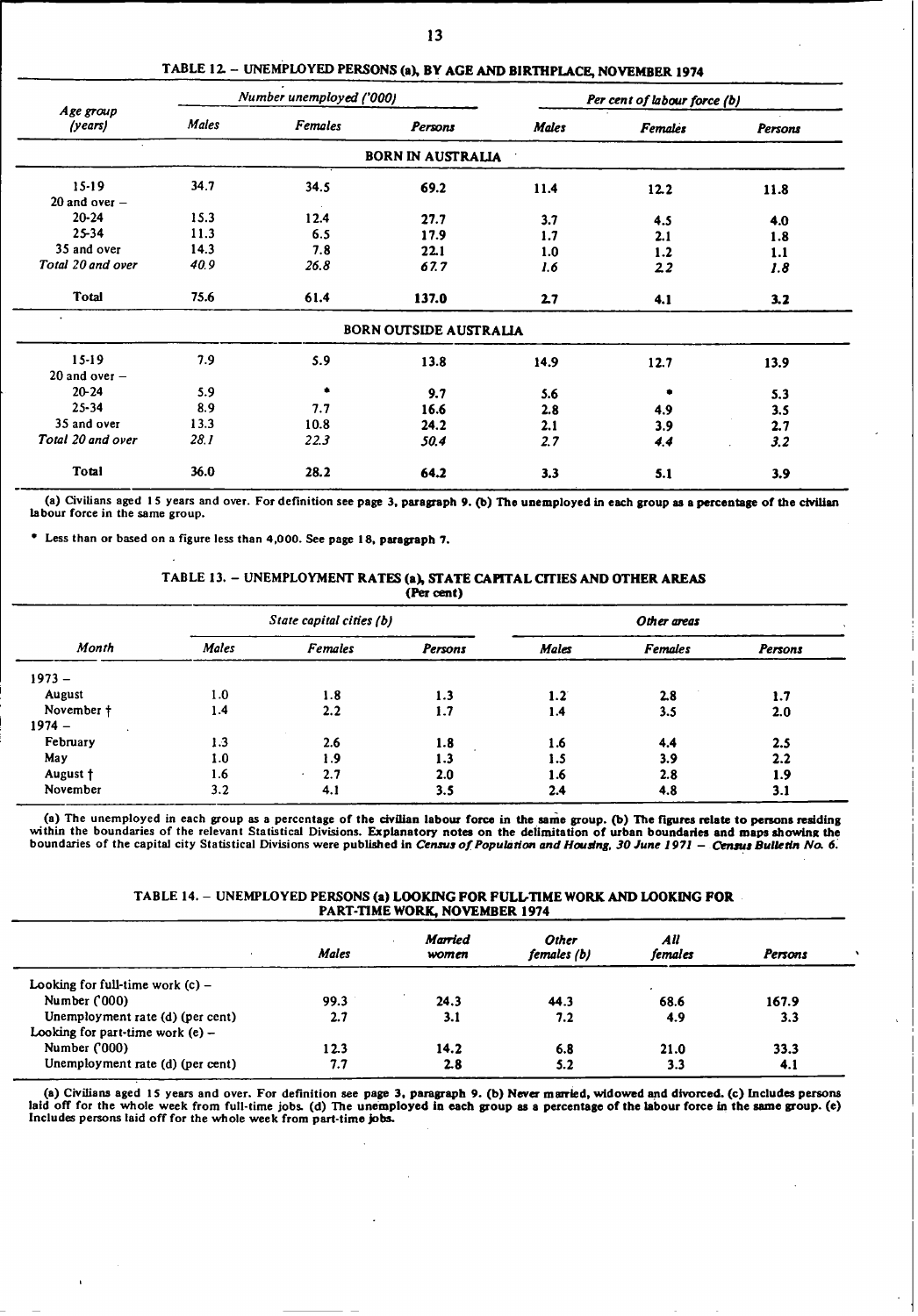|                             | <b>Males</b> | <b>Married</b><br>women  | <b>Other</b><br>females (c)                  | All<br>females | Persons |
|-----------------------------|--------------|--------------------------|----------------------------------------------|----------------|---------|
|                             |              | NUMBER UNEMPLOYED ('000) |                                              |                |         |
| Duration of unemployment -  |              |                          |                                              |                |         |
| Under 2 weeks               | 21.5         | 5.5                      | 12.5                                         | 17.9           | 39.5    |
| 2 weeks and under 4 weeks   | 34.3         | 11.7                     | 16.2                                         | 27.9           | 62.2    |
| 4 weeks and under 8 weeks   | 23.3         | $-7.7$                   | 8.8                                          | 16.4           | 39.8    |
| 8 weeks and under 13 weeks  | 14.0         | 6.9                      | 6.2                                          | 13.0           | 27.1    |
| 13 weeks and under 26 weeks | 12.1         | 4.5                      | 5.0                                          | 9.6            | 21.6    |
| 26 weeks and over           | 6.3          |                          |                                              | 4.8            | 11.1    |
| <b>Total</b>                | 1116         | 38.6                     | 51.0                                         | 89.6           | 201.2   |
|                             |              |                          | AVERAGE DURATION OF UNEMPLOYMENT (d) (Weeks) |                |         |
| Persons -                   |              |                          |                                              |                |         |
| Aged 15-19 years            | 6.1          | ٠                        | 6.8                                          | 7.1            | 6.6     |
| Aged 20 years and over      | 8.5          | 7.4                      | 7.6                                          | 7.5            | 8.1     |
| All unemployed persons      | 7.6          | 7.7                      | 7.0                                          | 7.3            | 7.4     |

## TABLE 15. - UNEMPLOYED PERSONS **(a),** BY DURATION **OF** UNEMPLOYMENT **(b),** NOVEMBER 1974

(a) Civilians aged 15 years and over. For definition see page 3, paragraph 9. (b) Period from the time the person began looking for work, or was laid off, to the end of survey week. (c) Never married, widowed and divorced. weeks; the averages shown are affected accordingly.

**"** Less than, or based on a figure less than 4,000. See page 18, paragraph 7.

松草

### TABLE 16. - UNEMPLOYED PERSONS **(a),** BY DURATION OF UNEMPLOYMENT (b), BY AGE, **ETC.,** NOVEMBER 1974 Cooo)

|                                           |      | Age (years) |                |                           | Looking for $-$              |                       |              |
|-------------------------------------------|------|-------------|----------------|---------------------------|------------------------------|-----------------------|--------------|
| Duration of unem-<br>ployment (b) (weeks) | 1519 | 20 and over | <b>Married</b> | <b>Not</b><br>married (c) | <b>Full-time</b><br>work (d) | Part-time<br>work (e) | <b>Total</b> |
|                                           |      |             | <b>MALES</b>   |                           |                              |                       |              |
| Under 2                                   | 11.1 | 10.4        | 5.2            | 16.3                      | 17.4                         | 4.1                   | 21.5         |
| 2 and under 4                             | 14.2 | 20.1        | 11.0           | 23.2                      | 30.7                         |                       | 34.3         |
| 4 and under 8                             | 7.3  | 16.1        | 8.3            | 15.1                      | 21.3                         |                       | 23.3         |
| 8 and under 13                            | 4.5  | 9.5         | 5.4            | 8.7                       | 12.6                         |                       | 14.0         |
| 13 and over                               | 5.6  | 12.8        | 8.3            | 10.1                      | 17.3                         | ۰                     | 18.4         |
| Total                                     | 42.6 | 69.0        | 38.2           | 73.4                      | 99.3                         | 12.3                  | 111.6        |
|                                           |      |             | <b>FEMALES</b> |                           |                              |                       |              |
| Under 2                                   | 10.0 | 7.9         | 5.5            | 12.5                      | 12.3                         | 5.6                   | 17.9         |
| 2 and under 4                             | 12.9 | 15.0        | 11.7           | 16.2                      | 21.8                         | 6.1                   | 27.9         |
| 4 and under 8                             | 6.7  | 9.8         | 7.7            | 8.8                       | 12.7                         |                       | 16.4         |
| 8 and under 13                            | 4.7  | 8.4         | 6.9            | 6.2                       | 11.1                         | $\uparrow$ 5.7        | 13.0         |
| 13 and over                               | 6.3  | 8.1         | 6.9            | 7.4                       | 10.7                         | ۰                     | 14.3         |
| <b>Total</b>                              | 40.4 | 49.2        | 38.6           | 51.0                      | 68.6                         | 21.0                  | 89.6         |
|                                           |      | ×.          | <b>PERSONS</b> |                           |                              |                       |              |
| Under 2                                   | 21.1 | 18.4        | 10.6           | 28.8                      | 29.7                         | 9.7                   | 39.5         |
| 2 and under 4                             | 27.0 | 35.1        | 22.7           | 39.5                      | 52.5                         | 9.7                   | 62.2         |
| 4 and under 8                             | 13.9 | 25.8        | 15.9           | 23.8                      | 34.0                         | 5.8                   | 39.8         |
| 8 and under 13                            | 9.2  | 17.9        | 12.3           | 14.8                      | 23.6                         | ٠                     | 27.1         |
| 13 and over                               | 11.8 | 20.9        | 15.3           | 17.5                      | 28.0                         | 4.7                   | 32.7         |
| <b>Total</b>                              | 83.0 | 118.1       | 76.8           | 124.4                     | 167.9                        | 33.3                  | 201.2        |

(a) Civilians aged 15 years and over. For definition see page 3, paragraph 9. (b) Period from the time the person began looking for work, or<br>was laid off, to the end of survey week. (c) Never married, widowed and divorced. **fll-time** jobs. **(e)** Includes persons laid **off** for the whole week from part-time jobs.

**" Less** than 4,000. See page **18,** paragraph 7.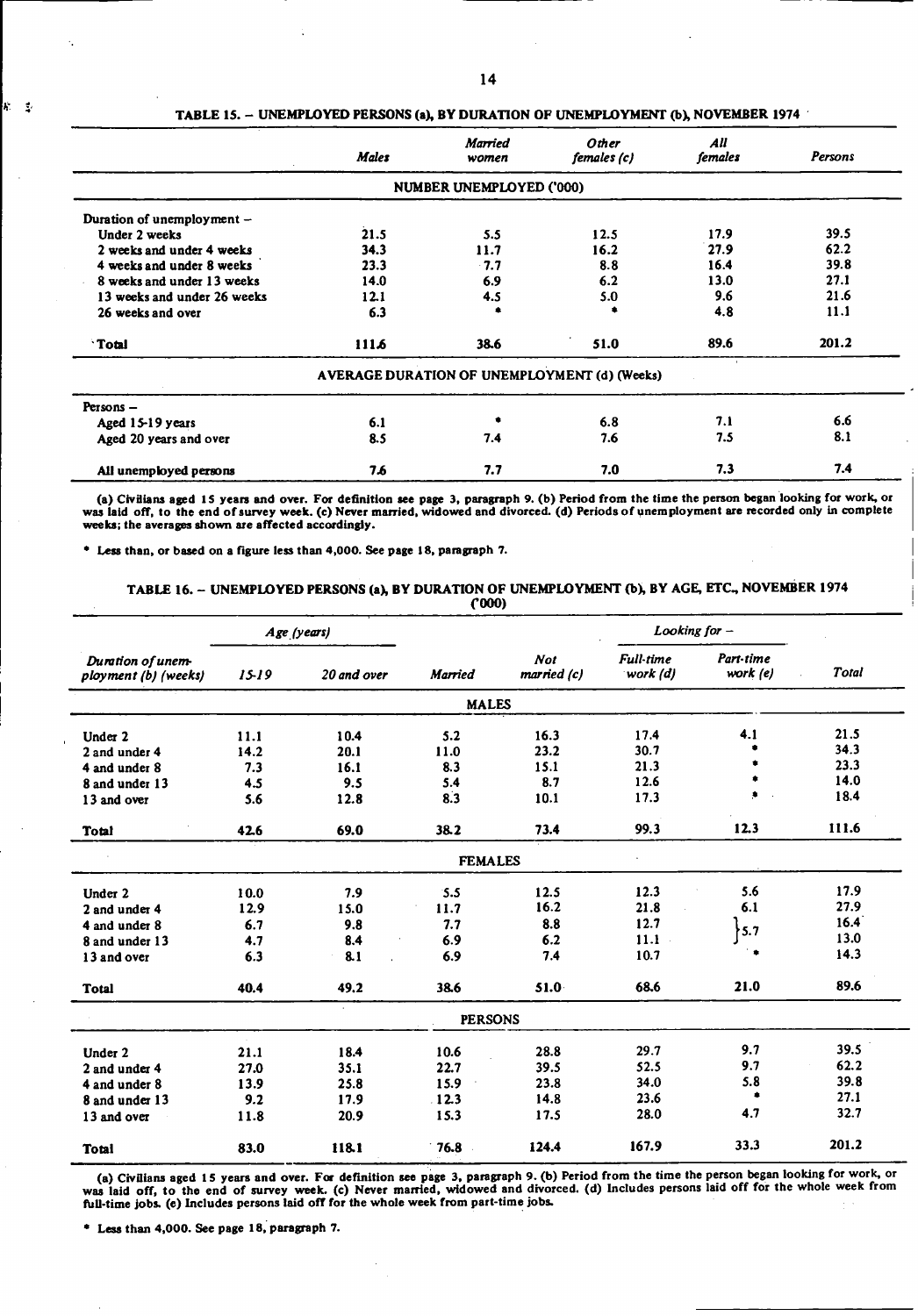### TABLE 17. - UNEMPLOYMENT RATES (a), BY INDUSTRY AND OCCUPATION, NOVEMBER 1974 (Per cent)

| Industry division (b)                                                                                                                                                                                                                                                                                                                          | Unemployment<br>rate                                                             | Occupation group (c)                                                                                                                                                                                                                                          | Unemployment<br>rate                          |
|------------------------------------------------------------------------------------------------------------------------------------------------------------------------------------------------------------------------------------------------------------------------------------------------------------------------------------------------|----------------------------------------------------------------------------------|---------------------------------------------------------------------------------------------------------------------------------------------------------------------------------------------------------------------------------------------------------------|-----------------------------------------------|
| Agriculture<br>Manufacturing -<br>Food, beverages and tobacco<br>Metal products<br>Other manufacturing<br>Construction<br>Wholesale and retail trade<br>Transport and storage<br>Finance, insurance, real estate and<br>business services<br>Community services (d)<br>Entertainment, recreation, restaurants,<br>hotels and personal services | 1.4<br>3.7<br>4.3<br>2.3<br>3.9<br>3.6<br>3.1<br>2.2<br>2.2<br>1.3<br>4.4<br>1.5 | Professional and technical<br>Clerical<br><b>Sales</b><br>Farmers, fishermen, timber-getters, etc.<br>Transport and communication<br>Tradesmen, production-process workers<br>and labourers, n.e.c. (f)<br>Service, sport and recreation<br>Other occupations | 1.4<br>2.2<br>3.4<br>1.7<br>1.9<br>3.8<br>3.5 |
| Other industries<br>Total (e)                                                                                                                                                                                                                                                                                                                  | 3.4                                                                              | Total (e)                                                                                                                                                                                                                                                     | 3.4                                           |

(a) The unemployed in each group as a percentage of the civilian labour force in same group. (b) Classified according to ASIC. See page 3,<br>paragraphs 12 and 13. Based on industry of last job. (c) Based on occupation of las

Based on a figure less than 4,000. See page 18, paragraph 7.

### TABLE **18.** - UNEMPLOYED PERSONS (a): INDUSTRY, OCCUPATION AND DURATION OP UNEMPLOYMENT (b) NOVEMBER 1974 COOO)

| Industry division (c)                   | <b>Number</b><br>unemployed | Occupation group (d)                     | <b>Number</b><br>unemployed |
|-----------------------------------------|-----------------------------|------------------------------------------|-----------------------------|
|                                         | 5.4                         | Professional and technical               | 10.1                        |
| Agriculture                             | 50.1                        | Under 4 weeks                            | 5.3                         |
| Manufacturing                           | 5.0                         | Clerical                                 | 22.2                        |
| Under 2 weeks                           | 14.7                        | Under 2 weeks                            | 4.1                         |
| 2 and under 4 weeks                     | 11.0                        | 2 and under 4 weeks                      | 6.9                         |
| 4 and under 8 weeks                     | 8.7                         | 4 and under 8 weeks                      | 4.2                         |
| 8 and under 13 weeks                    | 7.4                         | <b>Sales</b>                             | 17.3                        |
| 13 and under 26 weeks                   | 18.3                        | Under 4 weeks                            | 10.5                        |
| Construction                            | 7.0                         | Farmers, fishermen, timber-getters, etc. | 7.2                         |
| Under 4 weeks                           | 5.3                         | Transport and communication              | 6.8                         |
| 4 and under 8 weeks                     | 36.9                        | Tradesmen, production-process workers    |                             |
| Wholesale and retail trade              | 6.2                         | and labourers, n.e.c. (f)                | 77.2                        |
| Under 2 weeks                           |                             | <b>Under 2 weeks</b>                     | 9.0                         |
| 2 and under 4 weeks                     | 13.6                        | 2 and under 4 weeks                      | 22.9                        |
| 4 and under 8 weeks                     | 6.2                         | 4 and under 8 weeks                      | 17.4                        |
| 8 and under 13 weeks                    | 4.8                         | 8 and under 13 weeks                     | 12.3                        |
| Transport and storage                   | 7.2                         | 13 and under 26 weeks                    | 11.2                        |
| Finance, insurance, real estate and     |                             | Service, sport and recreation            | 19.1                        |
| business services                       | 9.1                         | Under 2 weeks                            | 4.5                         |
| Under 4 weeks                           | 4.9                         | 2 and under 4 weeks                      |                             |
| Community services (e)                  | 10.0                        |                                          | 4.2                         |
| Under 4 weeks                           | 5.2                         | Other occupations                        | 39.0                        |
| Entertainment, recreation, restaurants, |                             | Looking for first job                    | 13.8                        |
| hotels and personal services            | 16.3                        | Under 2 weeks                            | 14.0                        |
| Under 4 weeks                           | 8.1                         | 2 and under 4 weeks                      | 5.9                         |
| Other industries                        | 8.8                         | 4 and under 8 weeks                      |                             |
| Looking for first job                   | 39.0                        |                                          |                             |
| Under 2 weeks                           | 13.8                        |                                          |                             |
| 2 and under 4 weeks                     | 14.0                        |                                          |                             |
| 4 and under 8 weeks                     | 5.9                         |                                          |                             |
| Total                                   | 201.2                       | Total                                    | 201.2                       |

(a) Civilians aged 15 years and over. For definition see page 3, paragraph 9. (b) Duration of unemployment is not available for all industry or<br>(a) Civilians aged 15 years and over. For definition see page 3, paragraph 9. occupational groups because **of** high standard errors on the estimates. **(c)** See note **(b)to** Table **17. (d)** See note **(c)** to Table **17. (e)** See note (e) to Table **10. (f)** See note (f) to Table 17.

**" Less** than 4,000. See page 18, paragraph 7.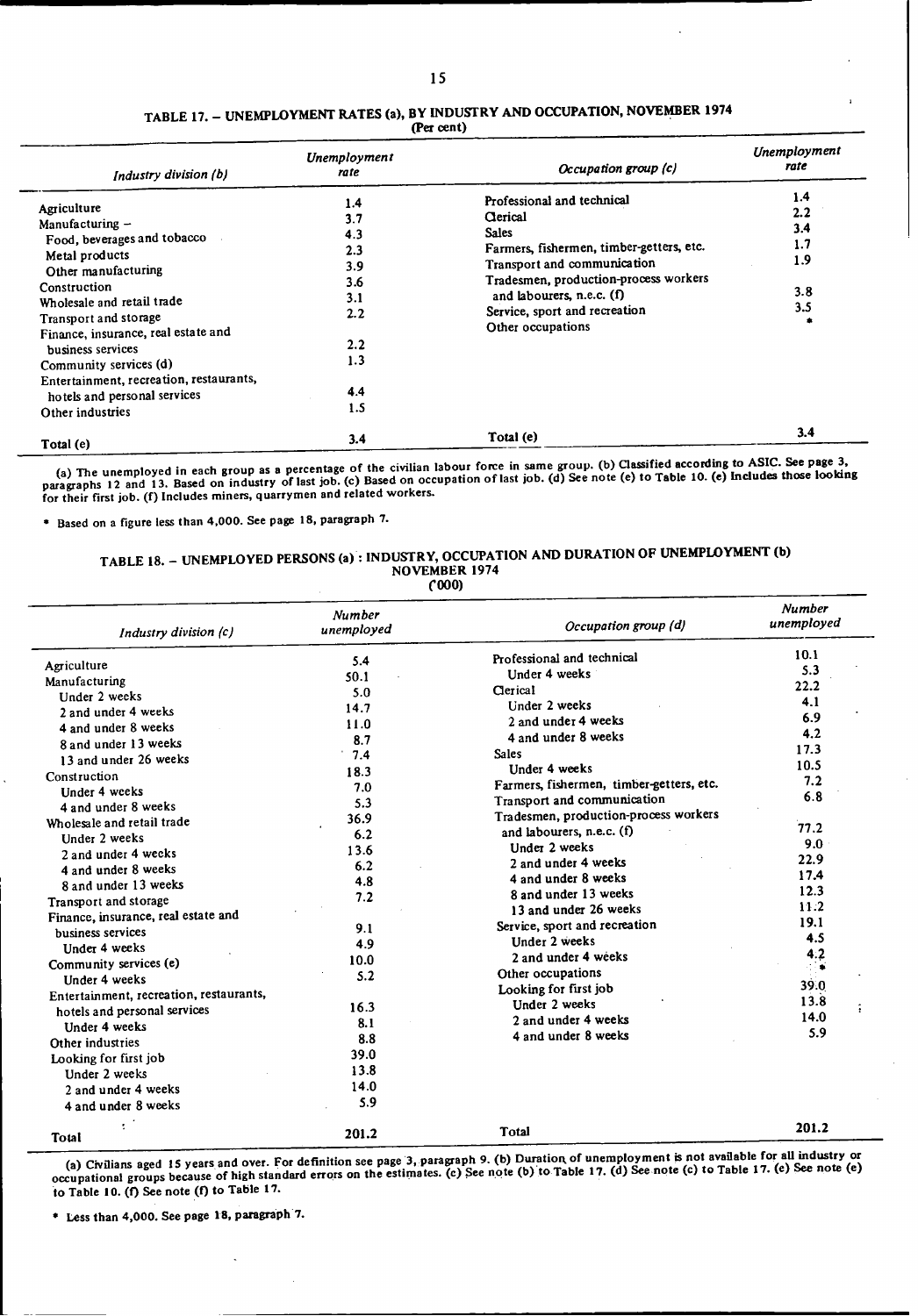#### **TABLE 19.** - **PERSONS NOT IN THE LABOUR FORCE** (a), **BY MAJOR ACTIVITY ('000)**

| Month                | Kept house     | Went to<br>school,<br>etc. | Retired or<br>voluntarily<br>idle | Permanently<br>unable to<br>work | Institu-<br>tionalised<br>(b) | Total   |
|----------------------|----------------|----------------------------|-----------------------------------|----------------------------------|-------------------------------|---------|
|                      |                |                            | <b>MALES</b>                      |                                  |                               |         |
| $1973 -$             |                |                            |                                   |                                  |                               |         |
| August               | 12.1           | 275.0                      | 464.8                             | 38.4                             | 49.6                          |         |
| November †           | 12.6           | 262.0                      | 478.1                             | 32.3                             | 52.8                          | 839.9   |
|                      |                |                            |                                   |                                  |                               | 837.8   |
| $1974 -$             |                |                            |                                   |                                  |                               |         |
| February             | 11.2           | 218.6                      | 517.2                             | 39.4                             | 45.1                          | 831.6   |
| May                  | 8.4            | 269.4                      | 481.9                             | 51.3                             | 52.9                          | 863.9   |
| August +<br>November | 11.0           | 299.0                      | 501.5                             | 49.3                             | 57.2                          | 917.9   |
|                      | 5.7            | 273.5                      | 508.1                             | 55.4                             | 56.2                          | 898.9   |
|                      |                |                            | <b>MARRIED WOMEN</b>              |                                  |                               |         |
| $1973 -$             |                |                            |                                   |                                  |                               |         |
| August               | 1,900.5        | 7.4                        | 25.3                              | 5.6                              | 8.9                           | 1,947.8 |
| November †           | 1,877.4        | 7.0                        | 25.6                              |                                  | 11.4                          | 1,925.3 |
| $1974 -$             |                |                            |                                   |                                  |                               |         |
| February             | 1,885.4        | 6.4                        | 31.0                              | ۰                                |                               |         |
| May                  | 1,901.4        | 8.3                        | 26.7                              |                                  | 7.5                           | 1,933.7 |
| August †             | .1,887.9       | 7.9                        | 34.2                              | 4.8                              | 8.2                           | 1,949.4 |
| November             | 1,862.3        | 10.7                       | 36.3                              | 9.2                              | 9.8<br>11.5                   | 1,943.0 |
|                      |                |                            |                                   |                                  |                               | 1,930.1 |
|                      |                |                            | <b>OTHER FEMALES (c)</b>          |                                  |                               |         |
| $1973 -$             |                |                            |                                   |                                  |                               |         |
| August               | 443.6          | 242.2                      | 118.3                             | 16.7                             | 58.3                          | 879.1   |
| November †           | 454.0          | 218.4                      | 128.3                             | 14.9                             | 61.3                          | 876.9   |
| $1974 -$             |                |                            |                                   |                                  |                               |         |
|                      |                |                            |                                   |                                  |                               |         |
| February             | 459.0          | 187.7                      | 145.4                             | 14.8                             | 60.0                          | 867.0   |
| May                  | 448.1          | 220.3                      | 121.1                             | 19.9                             | 63.5                          | 872.9   |
| August t<br>November | 434.9<br>424.8 | 250.8                      | 144.8                             | 17.2                             | 67.3                          | 915.0   |
|                      |                | 234.0                      | 149.0                             | 19.1                             | 69.7                          | 896.6   |
|                      |                |                            | <b>ALL FEMALES</b>                |                                  |                               |         |
| $1973 -$             |                |                            |                                   |                                  |                               |         |
| August               | 2,344.1        | 249.6                      | 143.6                             | 22.3                             | 67.3                          | 2,826.9 |
| November †           | 2,331.5        | 225.5                      | 153.9                             | 18.7                             | 72.7                          | 2,802.2 |
| $1974 -$             |                |                            |                                   |                                  |                               |         |
| February             | 2,344.4        | 194.2                      |                                   |                                  |                               |         |
| May                  | 2,349.5        | 228.6                      | 176.4                             | 18.1                             | 67.6                          | 2,800.7 |
| August †             | 2,322.8        | 258.7                      | 147.8<br>179.0                    | 24.8                             | 71.7                          | 2,822.3 |
| November             | 2,287.1        | 244.7                      | 185.4                             | 20.4<br>28.3                     | 77.1<br>81.2                  | 2,858.0 |
|                      |                |                            |                                   |                                  |                               | 2,826.6 |
|                      |                |                            | <b>PERSONS</b>                    |                                  |                               |         |
| $1973 -$             |                |                            |                                   |                                  |                               |         |
| August               | 2,356.2        | 524.7                      | 608.4                             | 60.7                             | 116.9                         | 3,666.8 |
| November †           | 2,344.1        | 487.4                      | 632.0                             | 51.0                             | 125.5                         | 3,640.0 |
| $1974 -$             |                |                            |                                   |                                  |                               |         |
| February             | 2,355.6        | (d)412.8                   | 693.6                             | 57.5                             | 112.7                         | 3,632.3 |
| May                  | 2,357.9        | 497.9                      | 629.8                             | 76.1                             | 124.6                         | 3,686.2 |
| August +             | 2,333.8        | $-557.7$                   | 680.5                             | 69.8                             | 134.3                         | 3,775.9 |
| November             | 2,292.8        | 518.2                      | 693.4                             | 83.7                             | 137.4                         | 3,725.5 |

(a) Civilians aged 15 years and over. For definition see page 3, paragraph 11. (b) Comprises inmates of gaols, patients in hospitals, sanatoria, (a) See<br>etc., for whom, for the purpose of the survey, the institution was re

\* Less **than 4,000. See page 18, paragraph 7.**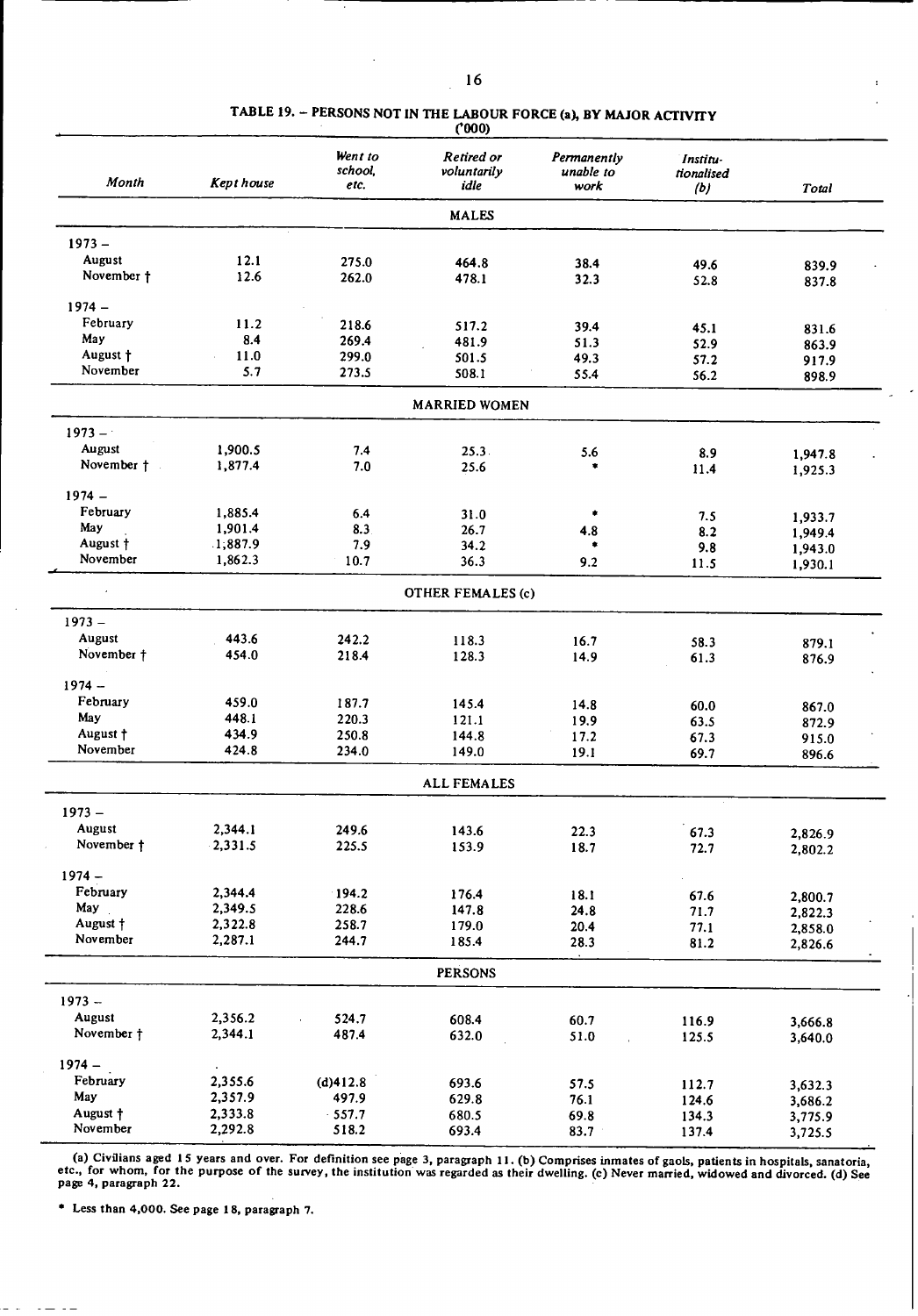### Estimation procedure

The estimates are derived from the quarterly population survey -by use of a complex ratio estimation procedure, which ensures that the survey estimates conform to an independently estimated distribution of the population by age and sex, rather than to the age and sex distribution within the sample itself.

### Reliability **of the estimates**

2. Since the estimates in this bulletin are based on a sample, they may differ from the figures that would have been obtained from a complete census using the same questionnaires and procedures. One measure of the likely difference is given by the *standard error*, which indicates the extent to which an estimate might have varied by chance because only a sample, and not the whole population, was enumerated. There are about two chances in three that a sample estimate will differ by less than one standard error from the figure that would have been obtained from a comparable complete enumeration, and about nineteen chances in twenty that the difference will be less than two standard errors.

3. Space does not allow for the separate indication of the standard errors of all estimates in this bulletin. A table of *standard errors* for general application is given below (Table A). These figures will not give a precise measure of the standard error of a particular estimate since they are averages based on calculations for a limited number of past surveys over a wide range of labour force characteristics. However, they will provide an indication of the magnitude of the standard error of any particular estimate for any particular survey. An example of the use of Table A is as follows : if the estimate for Australia obtained from the sample is 100,000 the standard error is 3,000; i.e. there are about two chances in three that the true figure is within the range 97,000 to 103,000 and about nineteen chances in twenty that this figure is between 94,000 and 106,000.

4. The quarter-to-quarter change in the level of an estimate is also subject to sampling variability. The standard error of the change depends on the standard error of the level of the estimate, rather than on the change itself. Final estimates of the standard errors of movement have not yet been calculated, but an indication of the magnitude of standard errors of quarter-to-quarter change in the Australian estimates is given in Table B below. The estimates of standard error of quarter-to-quarter change apply only to estimates of change between two consecutive quarters. Changes between corresponding quarters of consecutive years, or between two other non-consecutive quarters, will generally be subject to somewhat greater sampling variability than is indicated in Table B. Furthermore, changes during the period February to November 1972 will have greater standard error than indicated in Table B, because of the introduction of the revised sample. An example of the use of Table B is as follows : if the estimates for two successive quarters are 500,000 and 520,000 then from Table A it can be seen that the standard errors of these two estimates are of the order of 6,000 and from Table B that the standard error of the quarter-to-quarter change is 5,000. That is, there are about two chances in three that the quarter-to-quarter change lies between 15,000 and 25,000 and about **nineteen chances** in twenty that it lies between 10,000 and 30,000.

| TABLE A<br>STANDARD ERRORS OF ESTIMATES                                                                                                              |                                                                             |                                                                             |                                                                       |                                                                            |                                                                                     |                                                                    |                                                                                 |                                                        | Australia                                                                           |                                                                       |
|------------------------------------------------------------------------------------------------------------------------------------------------------|-----------------------------------------------------------------------------|-----------------------------------------------------------------------------|-----------------------------------------------------------------------|----------------------------------------------------------------------------|-------------------------------------------------------------------------------------|--------------------------------------------------------------------|---------------------------------------------------------------------------------|--------------------------------------------------------|-------------------------------------------------------------------------------------|-----------------------------------------------------------------------|
| Size of estimate<br>(persons)                                                                                                                        | N.S.W.<br>No.                                                               | Vic.<br>No.                                                                 | Qld<br>No.                                                            | S.A.<br>No.                                                                | W.A.<br>Na                                                                          | Tas.<br>No.                                                        | N.T.<br>No.                                                                     | A.C.T.<br>No.                                          | No.                                                                                 | Per cent<br>of estimate                                               |
| 1,000<br>1,500<br>2,000<br>2,500<br>3,000<br>4,000<br>5,000<br>10,000<br>20,000<br>50,000<br>100,000<br>200,000<br>500,000<br>1,000,000<br>2.000.000 | 900<br>1.000<br>1,300<br>1,600<br>2,500<br>3,000<br>4,000<br>5,000<br>8,000 | 900<br>1,000<br>1,300<br>1,600<br>2,500<br>3,000<br>4,000<br>5,000<br>8,000 | 600<br>700<br>750<br>900<br>1,200<br>1,500<br>2,000<br>2,000<br>3,500 | 500<br>500<br>500<br>550<br>600<br>800<br>1,000<br>1,100<br>1,200<br>1,500 | 400<br>450<br>450<br>500<br>550<br>700<br>1,000<br>1,500<br>2,000<br>2,000<br>3,000 | 250<br>250<br>250<br>300<br>300<br>350<br>400<br>400<br>500<br>600 | $\overline{200}$<br>250<br>250<br>300<br>300<br>350<br>350<br>400<br>400<br>500 | 350<br>350<br>350<br>350<br>400<br>500<br>600<br>1,000 | 800<br>900<br>1,200<br>1,600<br>2,300<br>3,000<br>4,000<br>6,000<br>8,000<br>10,000 | 20.0<br>18.0<br>12.0<br>8.0<br>4.6<br>3.0<br>2.0<br>1.2<br>0.8<br>0.5 |

**- Estimates below the levels indicated have not been published** - **see page 18, paragraph 7.**

**TABLE B** STANDARD **ERRORS OF** ESTIMATES.OF QUARTER-TO-QUARTER CHANGE : AUSTRALIA **(Persons)**

| Standard error<br>of guarterly<br>level | Standard error of<br>quarter-to-quarter<br>change | Standard error<br>of quarterly<br>level | Standard error of<br>quarter-to-quarter<br>change |
|-----------------------------------------|---------------------------------------------------|-----------------------------------------|---------------------------------------------------|
| 1,000<br>2,000<br>3,000<br>4,000        | 1,300<br>2.500<br>3,600<br>4,300                  | 5.000<br>6,000<br>7,000<br>8,000        | 4,700<br>5,000<br>5,200<br>5,300                  |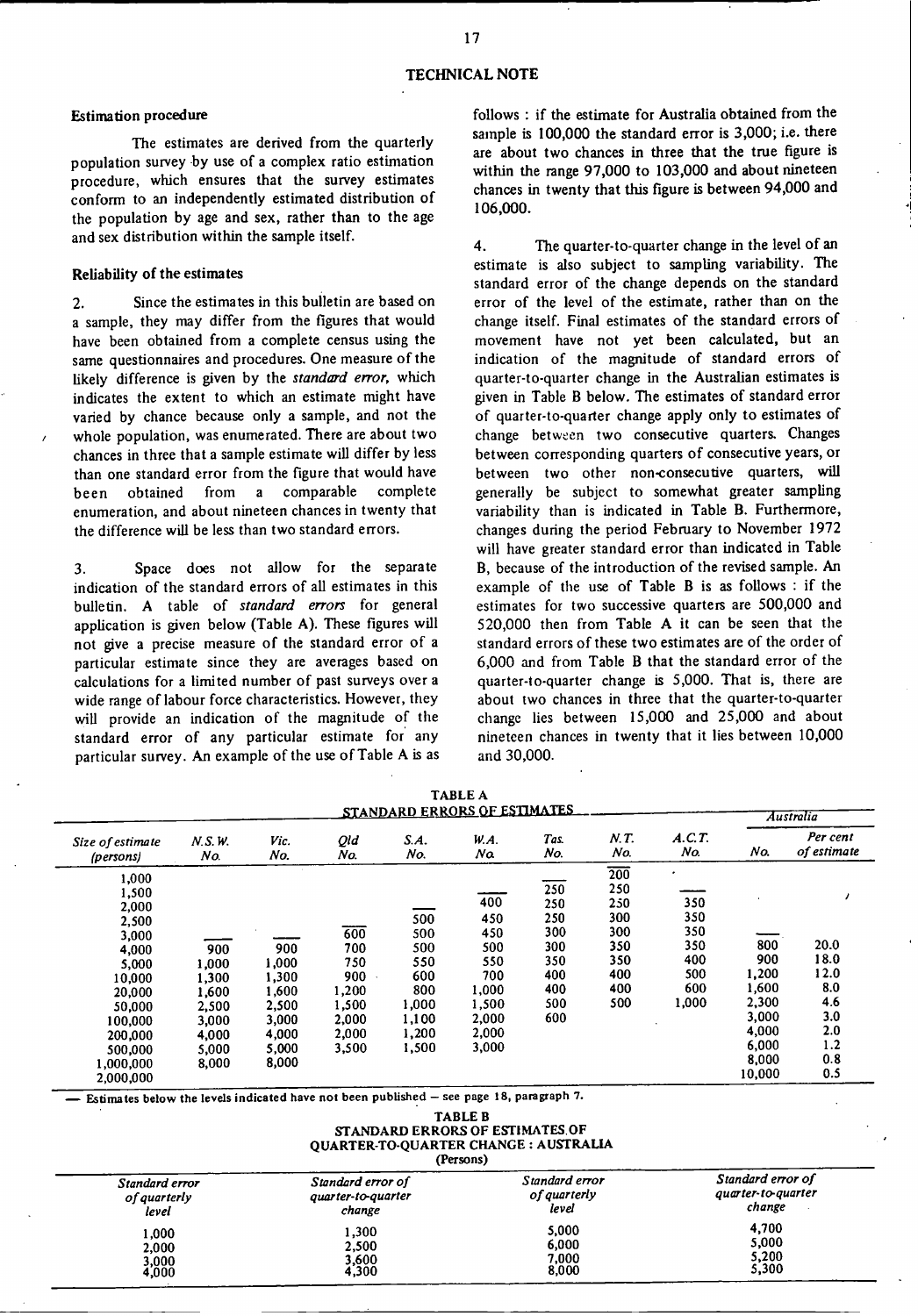5. The standard errors **of** estimates relating to agricultural employment are generally somewhat higher than the standard errors of other estimates of the same magnitude. Estimates for females also tend to have higher standard errors than estimates of equivalent size for males in similar employment categories.

6. The reliability of an estimated percentage, computed by using sample data for both numerator and denominator, depends upon both the size of the numerator and the size of the denominator. However, the percent standard error of the estimated percentage will generally be lower than the per cent standard error of the estimate of the numerator. The per cent standard errors of the numerators can be obtained from Table A.

7. As the standard errors in Table A show, the *smaller the estimate the higher is the relative standard error.* Very small estimates are thus subject to such high

standard errors (relative **to the** size **of the** estimate) as to detract seriously from their value for most reasonable uses. In the tables in this bulletin, estimates below **the** levels shown in Table A, page 17, have not been included. Although **figures** for these small components can in some cases be derived by subtraction, they should not be regarded as reliable.

8. The imprecision due to sampling variability, which is measured by the standard error, should not be confused with inaccuracies that may occur because of imperfections in reporting by interviewers and respondents. Inaccuracies of this kind are referred to as **the** *non-sampling error,* and they **may** occur in **any** enumeration, whether it be a full count or only a sample. Every effort is made to reduce the non-sampling error to a minimum by careful design of questionnaires, intensive training and supervision of interviewers and efficient operating procedures.